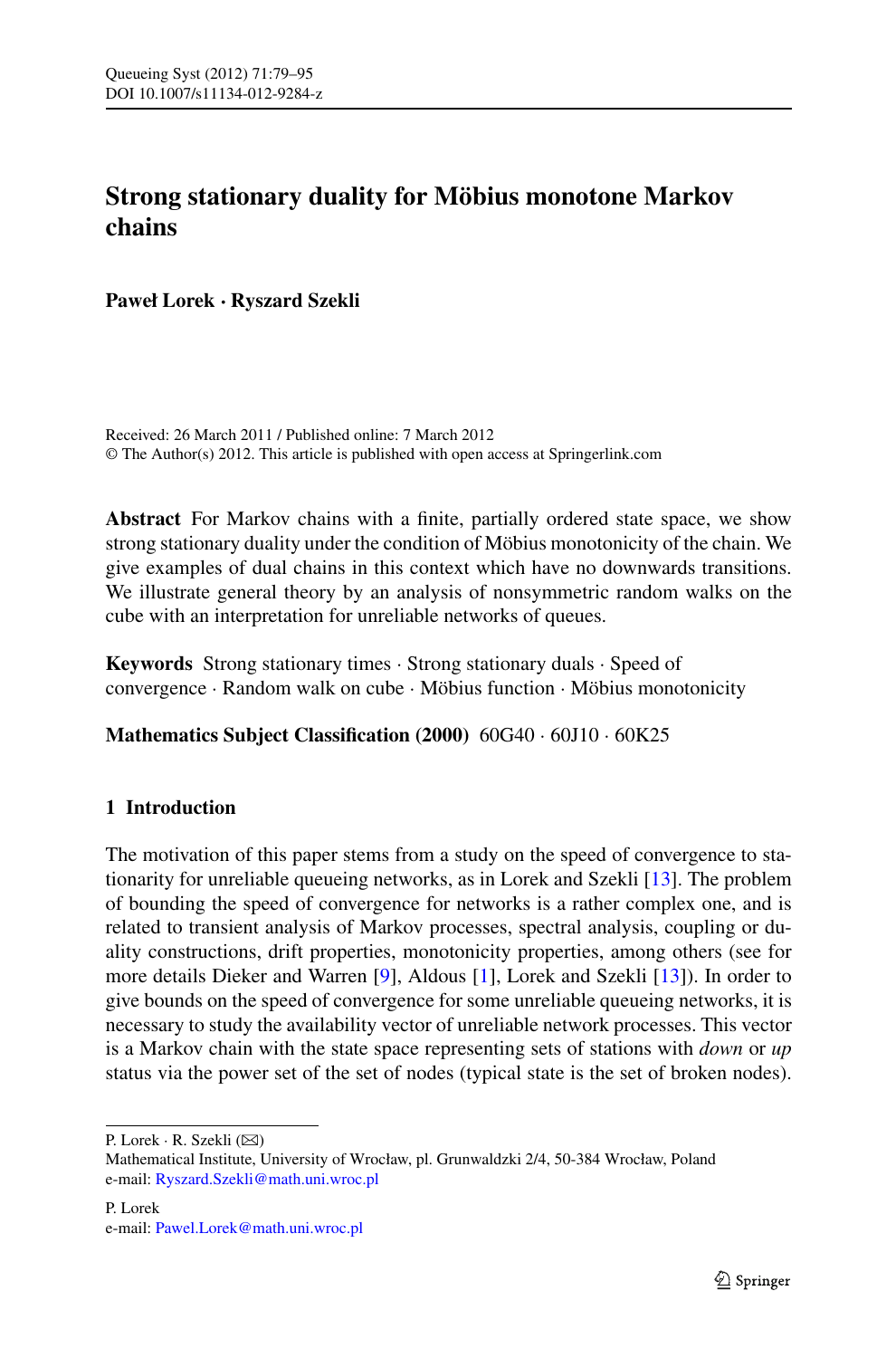Such a chain represents at the same time a random walk on the vertices of the finite dimensional cube. We are concerned in this paper with walks on the vertices of the finite dimensional cube which are up–down in the natural (inclusion) ordering on the power set. This study is a special case of a general duality construction for monotone Markov chains.

To be more precise, we shall study strong stationary duality (SSD) which is a probabilistic approach to the problem of speed of convergence to stationarity for Markov chains. SSD was introduced by Diaconis and Fill [[7\]](#page-16-3). This approach involves strong stationary times (SST) introduced earlier by Aldous and Diaconis [[2,](#page-16-4) [3\]](#page-16-5) who gave a number of examples showing useful bounds on the total variation distance for convergence to stationarity in cases where other techniques utilizing eigenvalues or coupling were not easily applicable. A *strong stationary time* for a Markov chain *(Xn)* is a stopping time *T* for this chain for which  $X_T$  has the stationary distribution  $\pi$  and is independent of *T* . Diaconis and Fill [\[7](#page-16-3)] constructed an absorbing *dual* Markov chain with its absorption time equal to the strong stationary time  $T$  for  $(X_n)$ . In general, there is no recipe for constructing particular dual chains. However, a few cases are known and tractable. One of the most basic and interesting ones is given by Diaconis and Fill [[7\]](#page-16-3) (Theorem 4.6) when the state space is linearly ordered. In this case, under the assumption of stochastic monotonicity for the time reversed chain, and under the condition that for the initial distribution *ν*,  $v \leq m \ln \pi$  (that is, for any  $k_1 > k_2$ ,  $\frac{v(k_1)}{k_1} < \frac{v(k_2)}{k_2}$ ) it is possible to construct a dual chain on the same state space. A spe- $\frac{v(k_1)}{\pi(k_1)} \leq \frac{v(k_2)}{\pi(k_2)}$ ) it is possible to construct a dual chain on the same state space. A special case is a stochastically monotone birth-and-death process for which the strong stationary time has the same distribution as the time to absorption in the dual chain, which turns out to be again a birth-and-death process on the same state space. Times to absorption are usually more tractable objects in a direct analysis than times to stationarity. In particular, a well-known theorem, usually attributed to Keilson, states that, for an irreducible continuous-time birth-and-death chain on  $\mathbb{E} = \{0, \ldots, M\}$ , the passage time from state 0 to state *M* is distributed as a sum of *M* independent exponential random variables. Fill [\[11](#page-16-6)] uses the theory of strong stationary duality to give a stochastic proof of an analogous result for discrete-time birth-and-death chains and geometric random variables. He shows a link for the parameters of the distributions to eigenvalue information about the chain. The obtained dual is a pure birth chain. Similar structure holds for more general chains. An (upward) skip-free Markov chain with the set of nonnegative integers as a state space is a chain for which upward jumps may be only of unit size; there is no restriction on downward jumps. Brown and Shao [[5\]](#page-16-7) determined, for an irreducible continuous-time skip-free chain and any *M*, the passage time distribution from state 0 to state *M*. When the eigenvalues of the generator are all real, their result states that the passage time is distributed as the sum of *M* independent exponential random variables with rates equal to the eigenvalues. Fill [\[12](#page-16-8)] gives another proof of this theorem. In the case of birth-and-death chains, this proof leads to an explicit representation of the passage time as a sum of independent exponential random variables. Diaconis and Miclo [\[8](#page-16-9)] recently obtained such a representation, using an involved duality construction; for some recent references related to duality and stationarity, see this paper.

Our main result is an SSD construction which generalizes the above mentioned construction of Diaconis and Fill [[7\]](#page-16-3). We consider a partially ordered state space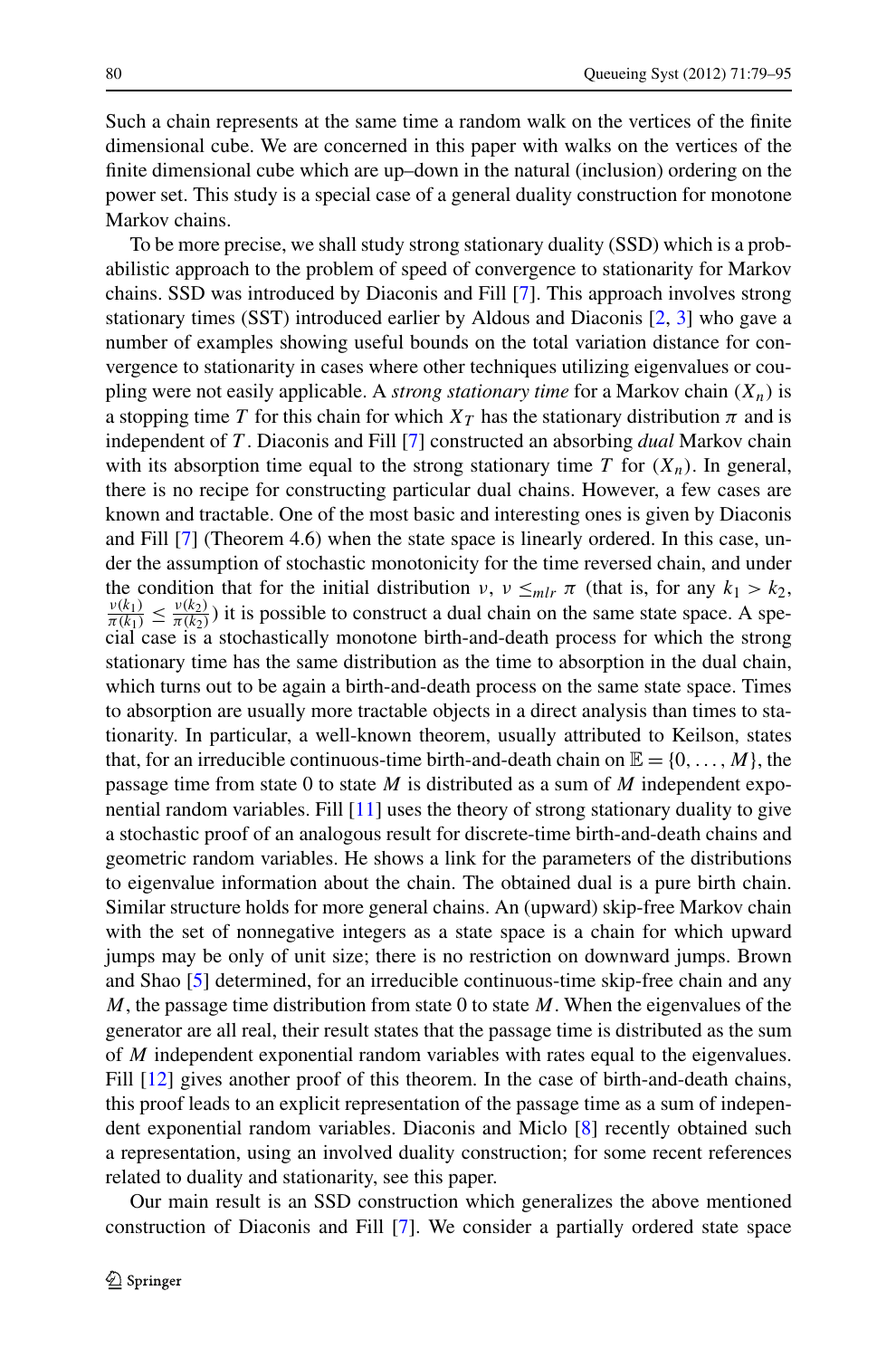instead of a linearly ordered one and utilize Möbius monotonicity instead of the usual stochastic monotonicity. This construction opens new ways to study particular Markov chains by a dual approach and is of independent interest. It has a special feature that the dual state space is again the same state space as for the original chain, similarly as in SSD for birth-and-death processes. Moreover, we show that the dual chain can have an upwards drift in the sense that it has no downwards transitions. We formulate the main result in Sect. [3](#page-7-0), explaining the needed notation and definitions in detail in Sect. [2.](#page-2-0) We elaborate on the topic of Möbius monotonicity because it is almost not present in the literature. The only papers we are aware of are the following two: Massey [[14\]](#page-16-10) recalls Möbius monotonicity as considered earlier by Adrianus Kester in his PhD thesis, and proves that Möbius monotonicity implies a weak stochastic monotonicity. The second paper is by Falin [[10\]](#page-16-11) where a similar result to the one by Massey can be found. We introduce two versions of Möbius monotonicity, and we define a new notion of Möbius monotone functions which appear in a natural way in our main result on SSD. We characterize Möbius monotonicity by an invariance property on the set of Möbius monotone functions. Utilization of Möbius monotonicity involves a general problem of inverting a sum ranging over a partially ordered set, which appears in many combinatorial contexts; see, for example, Rota [[15](#page-16-12)]. The inversion can be carried out by defining an analog of the difference operator relative to a given partial ordering. Such an operator is the Möbius function, and the analog of the fundamental theorem of calculus obtained in this context is the Möbius inversion formula on a partially ordered set, which we recall in Sect. [2.](#page-2-0)

In Sect. [3](#page-7-0) we present our main result on SSD with a proof and give some corollaries which show other possible duals, including an alternative dual for linearly ordered state spaces (Corollary [3.2](#page-9-0)). In Sect. [4](#page-10-0) we show an SSD result for nonsymmetric nearest neighbor walks on the finite dimensional cube. It gives an additional insight into the structure of eigenvalues of this chain. It is interesting that the dual (absorbing) chain here is a chain which jumps only upwards to neighboring states or stays at the same state. This structure of the dual chain allows us to read all eigenvalues for the transition matrix **P** and its dual **P**<sup>∗</sup> from the diagonal of **P**<sup>∗</sup> since **P**<sup>∗</sup> is uppertriangular. The symmetric walk was considered by Diaconis and Fill [\[7](#page-16-3)]. They used the symmetry to reduce the problem of the speed of convergence to a birth-and-death chain setting. The problem of the speed of convergence to stationarity for the nonsymmetric case was studied by Brown [[4\]](#page-16-13), were the eigenvalues were identified by a different method. Finally, it is worth mentioning that Möbius monotonicity of nonsymmetric nearest neighbor walks is a stronger property than the usual stochastic monotonicity for this chain.

#### <span id="page-2-0"></span>**2 SSD, Möbius monotonicity**

#### 2.1 Time to stationarity and strong stationary duality

Let **P** be an irreducible aperiodic transition matrix on a finite, partially ordered state space  $(\mathbb{E}, \le)$ . We enumerate the states using natural numbers N in such a way that for the partial order  $\leq$ , for all *i*,  $j \in \mathbb{N}$ ,  $\mathbf{e}_i \leq \mathbf{e}_j$  implies  $i < j$ . Each distribution  $\nu$  on  $\mathbb{E}$  we regard as a row vector, and *ν***P** denotes the usual vector times matrix multiplication.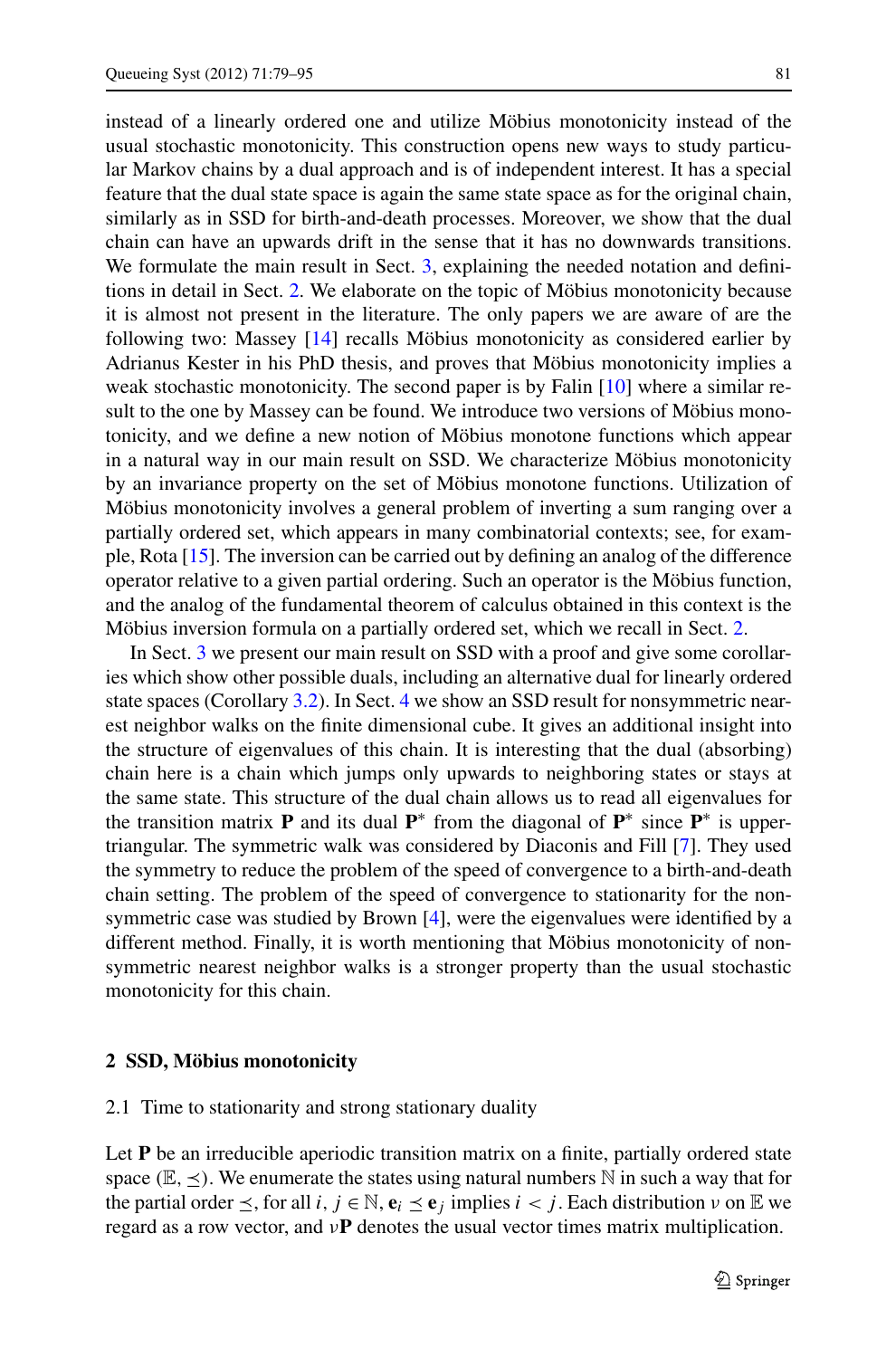Consider a Markov chain  $\mathbf{X} = (X_n)_{n>0}$  with transition matrix **P**, initial distribution *ν*, and (unique) stationary distribution  $π$ . One possibility of measuring distance to stationarity is to use the separation distance (see Aldous and Diaconis [\[3\]](#page-16-5)), given by  $s(\nu P^n, \pi) = \max_{e \in \mathbb{E}} (1 - \nu P^n(e)/\pi(e))$ . Separation distance *s* provides an upper bound on the total variation distance:  $s(\nu P^n, \pi) \ge d(\nu P^n, \pi) := \max_{B \subset \mathbb{R}} |\nu P^n(B) - \pi|$ *π(B)*|.

A random variable *T* is a *Strong Stationary Time* (SST) if it is a randomized stopping time for  $\mathbf{X} = (X_n)_{n>0}$  such that *T* and  $X_T$  are independent, and  $X_T$  has distribution  $\pi$ . SST was introduced by Aldous and Diaconis in [[2,](#page-16-4) [3](#page-16-5)]. In [\[3](#page-16-5)], they prove that  $s(\nu P^n, \pi) \leq P(T > n)$  (*T* implicitly depends on *ν*). Diaconis [\[6](#page-16-14)] gives some examples of bounds on the rates of convergence to stationarity via an SST. However, the method to find an SST is specific to each example.

Diaconis and Fill [[7\]](#page-16-3) introduced the so-called *Strong Stationary Dual* (SSD) chains. Such chains have a special feature, namely for them the SST for the original process has the same distribution as the time to absorption in the SSD one.

To be more specific, let **X**<sup>∗</sup> be a Markov chain with transition matrix **P**∗, initial distribution  $v^*$  on a state space  $\mathbb{E}^*$ . Assume that  $e_a^*$  is an absorbing state for  $X^*$ . Let  $\Lambda \equiv \Lambda(e^*, e), e^* \in \mathbb{E}^*, e \in \mathbb{E}$ , be a kernel, called a *link*, such that  $\Lambda(e^*_a, \cdot) = \pi$  for  $\mathbf{e}_a^* \in \mathbb{E}^*$ . Diaconis and Fill [[7\]](#page-16-3) prove that if  $(\nu^*, \mathbf{P}^*)$  is an SSD of  $(\nu, \mathbf{P})$  with respect to *Λ* in the sense that

<span id="page-3-1"></span>
$$
\nu = \nu^* \Lambda \quad \text{and} \quad \Lambda \mathbf{P} = \mathbf{P}^* \Lambda, \tag{2.1}
$$

then there exists a bivariate Markov chain *(***X***,***X**∗*)* with the following marginal properties:

**X** is Markov with the initial distribution *ν* and the transition matrix **P**,  $X^*$  is Markov with the initial distribution  $\nu^*$  and the transition matrix  $P^*$ ,

the absorption time  $T^*$  of  $X^*$  is an SST for X.

Recall that  $\overleftarrow{\mathbf{X}} = (\overleftarrow{X}_n)_{n \geq 0}$  is the time reversed process if its transition matrix is given by

$$
\overleftarrow{\mathbf{P}} = \left(\mathbf{diag}(\pi)\right)^{-1} \mathbf{P}^T \left(\mathbf{diag}(\pi)\right),
$$

<span id="page-3-0"></span>where  $\text{diag}(\pi)$  denotes the matrix which is diagonal with stationary vector  $\pi$  on the diagonal.

The following theorem (Diaconis and Fill [\[7](#page-16-3)], Theorem 4.6) gives an SSD chain for linearly ordered state spaces under some stochastic monotonicity assumption. In the formulation below, we set  $g(M+1) = 0$ ,  $\overline{P}(M+1, \{1, \ldots, i\}) = 0$ , for all  $i \in \mathbb{E}$ .

**Theorem 1** *Let* **X** ∼ *(ν,***P***) be an ergodic Markov chain on a finite state space*  $\mathbb{E} = \{1, \ldots, M\}$ , *linearly ordered by*  $\leq$ , *having initial distribution ν*, *and stationary distribution π*. *Assume that*

- (i)  $g(i) = \frac{v(i)}{\pi(i)}$  *is non-increasing*,
- (ii)  $\overleftarrow{\mathbf{X}}$  *is stochastically monotone.*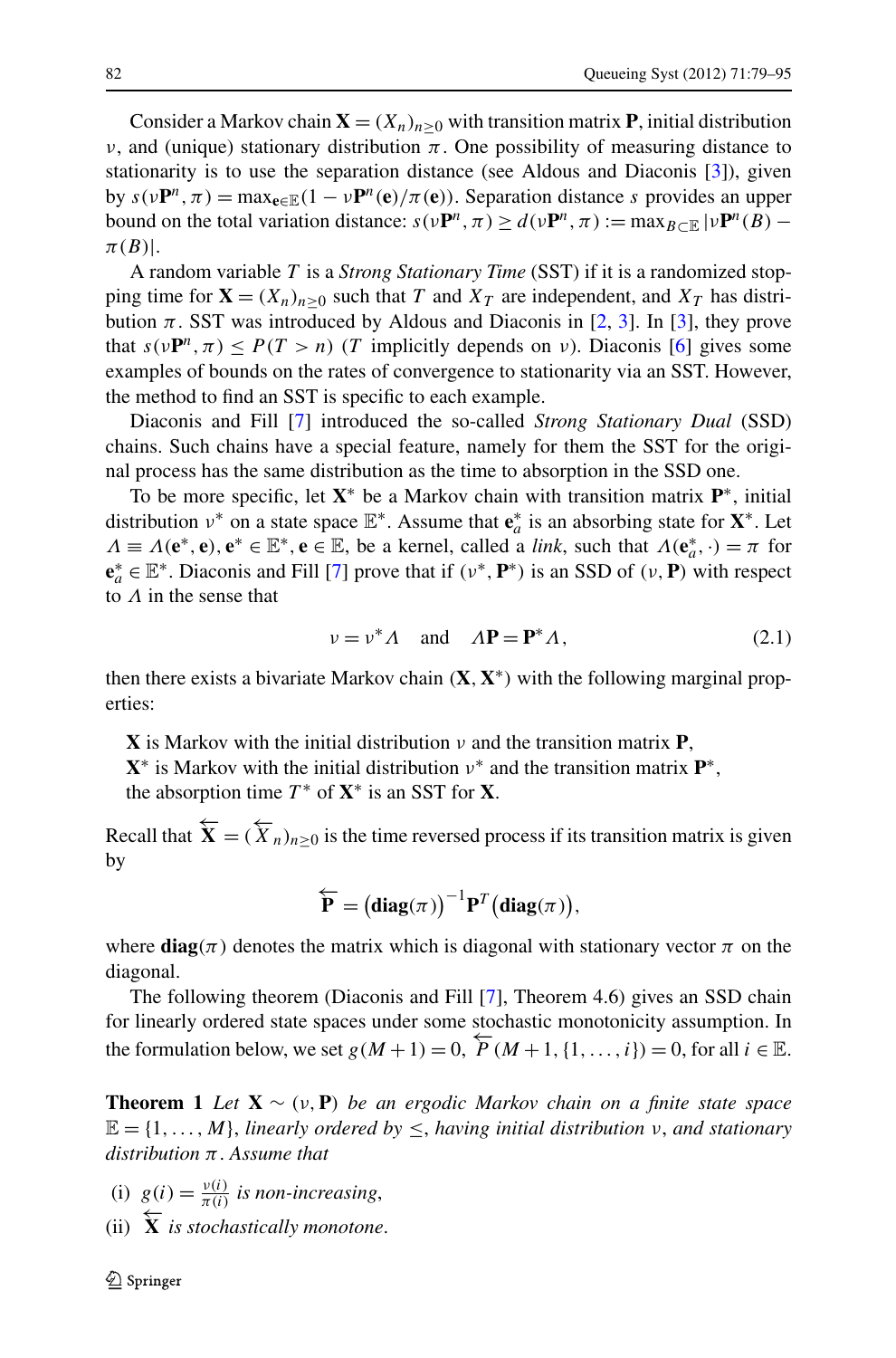*Then there exists a Strong Stationary Dual chain*  $\mathbf{X}^* \sim (\nu^*, \mathbf{P}^*)$  *on*  $\mathbb{E}^* = \mathbb{E}$  *with the following link kernel*

$$
\Lambda(j,i) = \mathbb{I}(i \leq j) \frac{\pi(i)}{H(j)},
$$

where  $H(j) = \sum_{k: k \leq j} \pi(k)$ . Moreover, the SSD chain is uniquely determined by

$$
\nu^*(i) = H(i) (g(i) - g(i+1)), \quad i \in \mathbb{E},
$$
  

$$
\mathbf{P}^*(i, j) = \frac{H(j)}{H(i)} (\overleftarrow{P} (j, \{1, ..., i\}) - \overleftarrow{P} (j+1, \{1, ..., i\})), \quad i, j \in \mathbb{E}.
$$

Theorem [2](#page-7-1) is our main result on SSD chains. It is an extension of Theorem [1](#page-3-0) to Markov chains on partially ordered state spaces by replacing monotonicity in condition (i) and stochastic monotonicity in condition (ii) with Möbius monotonicity. We state this theorem in Sect. [3,](#page-7-0) after introducing required definitions and background material. Theorem [2](#page-7-1) reveals the role of Möbius functions in finding SSD chains. Consequently, it is possible to reformulate Theorem [1](#page-3-0) in terms of the corresponding Möbius function (in a similar way as in Corollary [3.2](#page-9-0)).

## 2.2 Möbius monotonicities

Consider a finite, partially ordered set  $\mathbb{E} = \{\mathbf{e}_1, \dots, \mathbf{e}_M\}$ , and denote a partial order on  $\mathbb E$  by  $\leq$ . We select the above enumeration of  $\mathbb E$  to be consistent with the partial order, i.e.,  $\mathbf{e}_i \leq \mathbf{e}_j$  implies  $i < j$ .

Let  $\mathbf{X} = (X_n)_{n>0} \sim (\nu, \mathbf{P})$  be a time homogeneous Markov chain with an initial distribution  $\nu$  and transition function **P** on the state space E. We identify the transition function with the corresponding matrix written for the fixed enumeration of the state space. Suppose that **X** is ergodic with the stationary distribution  $\pi$ .

We shall use  $\land$  for the meet (greatest lower bound) and  $\lor$  for the join (least upper bound) in  $E$ . If  $E$  is a lattice, it has unique minimal and maximal elements, denoted by  $e_1 := \hat{\mathbf{0}}$  and  $e_M := \hat{\mathbf{1}}$ , respectively.

Recall that the *zeta function*  $\zeta$  of the partially ordered set  $\mathbb E$  is defined by:  $\zeta(\mathbf{e}_i, \mathbf{e}_j) = 1$  if  $\mathbf{e}_i \leq \mathbf{e}_j$  and  $\zeta(\mathbf{e}_i, \mathbf{e}_j) = 0$  otherwise. If the states are enumerated in such a way that  $\mathbf{e}_i \leq \mathbf{e}_j$  implies  $i < j$  (assumed in this paper), then  $\zeta$  can be represented by an upper-triangular, 0–1 valued matrix **C**, which is invertible. It is well known that *ζ* is an element of *the incidence algebra* (see Rota [\[15](#page-16-12)], p. 344), which is invertible in this algebra, and the inverse to  $\zeta$ , denoted by  $\mu$ , is called the *Möbius function*. Using the enumeration which defines **C**, the corresponding matrix describing  $\mu$  is given by the usual matrix inverse  $\mathbb{C}^{-1}$ .

Throughout the paper,  $\mu$  will denote the Möbius function of the corresponding ordering.

For the state space  $\mathbb{E} = {\mathbf{e}_1, \ldots, \mathbf{e}_M}$  with the partial ordering  $\leq$ , we define the following operators acting on all functions  $f : \mathbb{E} \to \mathbb{R}$ 

$$
S_{\downarrow} f(\mathbf{e}_i) = \sum_{\mathbf{e} \in \mathbb{E}} f(\mathbf{e}) \zeta(\mathbf{e}, \mathbf{e}_i) = \sum_{\mathbf{e}: \mathbf{e} \preceq \mathbf{e}_i} f(\mathbf{e}) =: F(\mathbf{e}_i)
$$
(2.2)

<span id="page-4-0"></span> $\mathcal{D}$  Springer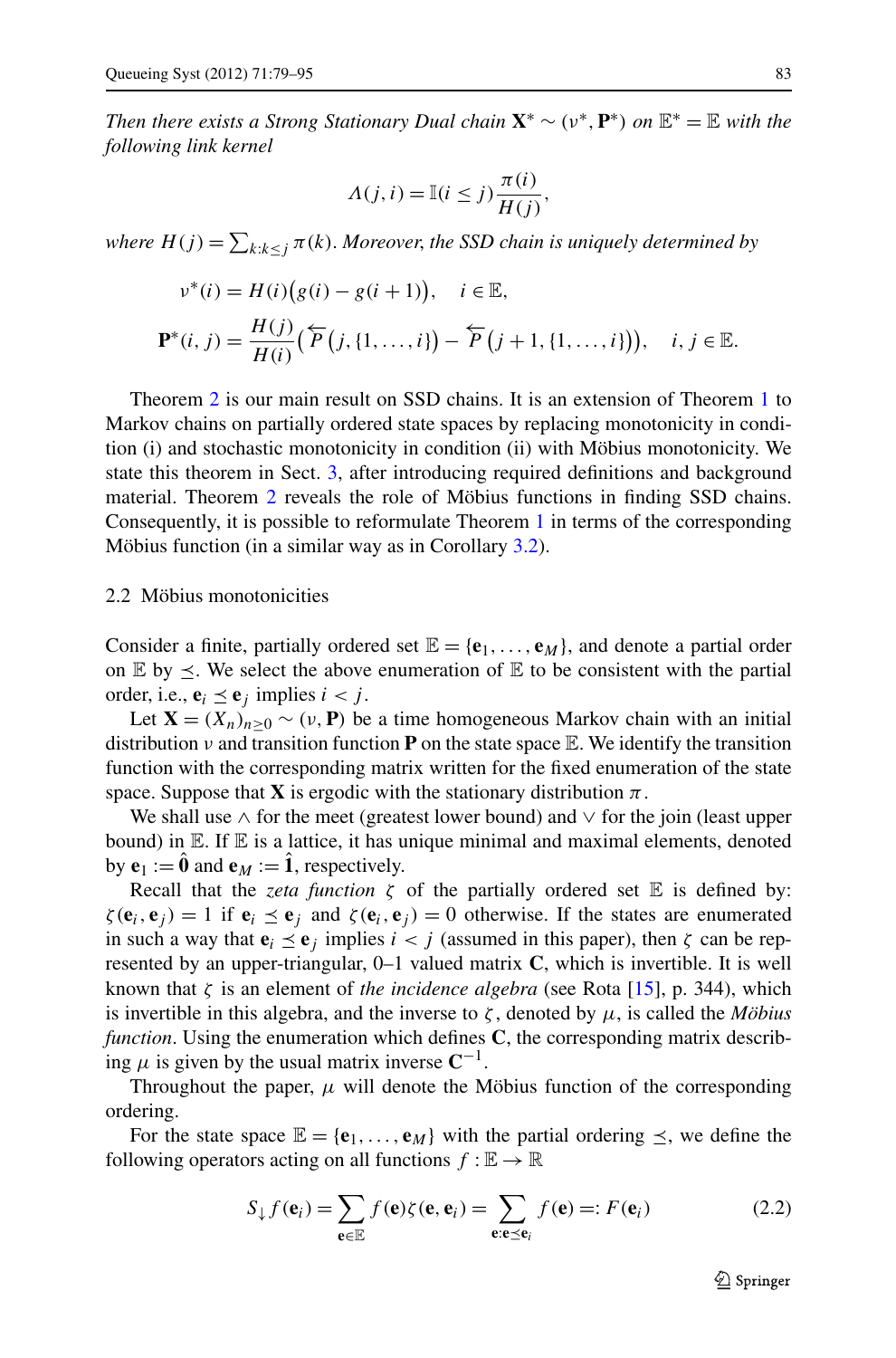and

<span id="page-5-0"></span>
$$
S_{\uparrow} f(\mathbf{e}_i) = \sum_{\mathbf{e} \in \mathbb{E}} \zeta(\mathbf{e}_i, \mathbf{e}) f(\mathbf{e}) = \sum_{\mathbf{e} : \mathbf{e} \succeq \mathbf{e}_i} f(\mathbf{e}) =: \bar{F}(\mathbf{e}_i). \tag{2.3}
$$

In the matrix notation, we shall use the corresponding bold letters for functions, and we have  $\mathbf{F} = \mathbf{f}\mathbf{C}, \, \bar{\mathbf{F}} = \mathbf{f}\mathbf{C}^T$ , where  $\mathbf{f} = (f(\mathbf{e}_1), \ldots, f(\mathbf{e}_M)), \, \mathbf{F} = (F(\mathbf{e}_1), \ldots, F(\mathbf{e}_M)),$ and  $\overline{\mathbf{F}} = (\overline{F}(\mathbf{e}_1), \ldots, \overline{F}(\mathbf{e}_M)).$ 

The following difference operators  $D_{\perp}$  and  $D_{\uparrow}$  are the inverse operators to the summation operators  $S_{\downarrow}$  and  $S_{\uparrow}$ , respectively,

$$
D_{\downarrow} f(\mathbf{e}_i) = \sum_{\mathbf{e} \in \mathbb{E}} f(\mathbf{e}) \mu(\mathbf{e}, \mathbf{e}_i) = \sum_{\mathbf{e}: \mathbf{e} \preceq \mathbf{e}_i} f(\mathbf{e}) \mu(\mathbf{e}, \mathbf{e}_i) =: g(\mathbf{e}_i),
$$

and

$$
D_{\uparrow} f(\mathbf{e}_i) = \sum_{\mathbf{e} \in \mathbb{E}} \mu(\mathbf{e}_i, \mathbf{e}) f(\mathbf{e}) = \sum_{\mathbf{e}: \mathbf{e} \succeq \mathbf{e}_i} \mu(\mathbf{e}_i, \mathbf{e}) f(\mathbf{e}) =: h(\mathbf{e}_i).
$$

In the matrix notation, we have  $\mathbf{g} = \mathbf{f} \mathbf{C}^{-1}$  and  $\mathbf{h} = \mathbf{f}(\mathbf{C}^T)^{-1}$ .

If, for example, the relations  $(2.2)$  $(2.2)$  $(2.2)$  and  $(2.3)$  hold then

<span id="page-5-1"></span>
$$
f(\mathbf{e}_i) = \sum_{\mathbf{e}: \mathbf{e} \preceq \mathbf{e}_i} F(\mathbf{e}) \mu(\mathbf{e}, \mathbf{e}_i) = D_{\downarrow} (S_{\downarrow} f(\mathbf{e}_i))
$$

and

$$
f(\mathbf{e}_i) = \sum_{\mathbf{e}: \mathbf{e}_i \ge \mathbf{e}_i} \mu(\mathbf{e}_i, \mathbf{e}) \bar{F}(\mathbf{e}) = D_{\uparrow} (S_{\uparrow} f(\mathbf{e}_i)), \tag{2.4}
$$

respectively.

**Definition 2.1** For a Markov chain **X** with the transition function **P**, we say that **P** (or alternatively that **X**) is

<sup>↓</sup>-Möbius monotone if

$$
\mathbf{C}^{-1}\mathbf{P}\mathbf{C}\geq 0,
$$

<sup>↑</sup>-Möbius monotone if

$$
\left(\mathbf{C}^T\right)^{-1}\mathbf{P}\mathbf{C}^T \geq 0,
$$

where **P** is the matrix of the transition probabilities written using the enumeration which defines  $C$ , and  $\geq 0$  means that each entry of a matrix is nonnegative.

**Definition 2.2** A function  $f : \mathbb{E} \to \mathbb{R}$  is

- <sup>↓</sup>-Möbius monotone if **f***(***C***<sup>T</sup> )*−<sup>1</sup> ≥ 0,
- <sup>↑</sup>-Möbius monotone if **fC**−<sup>1</sup> ≥ 0.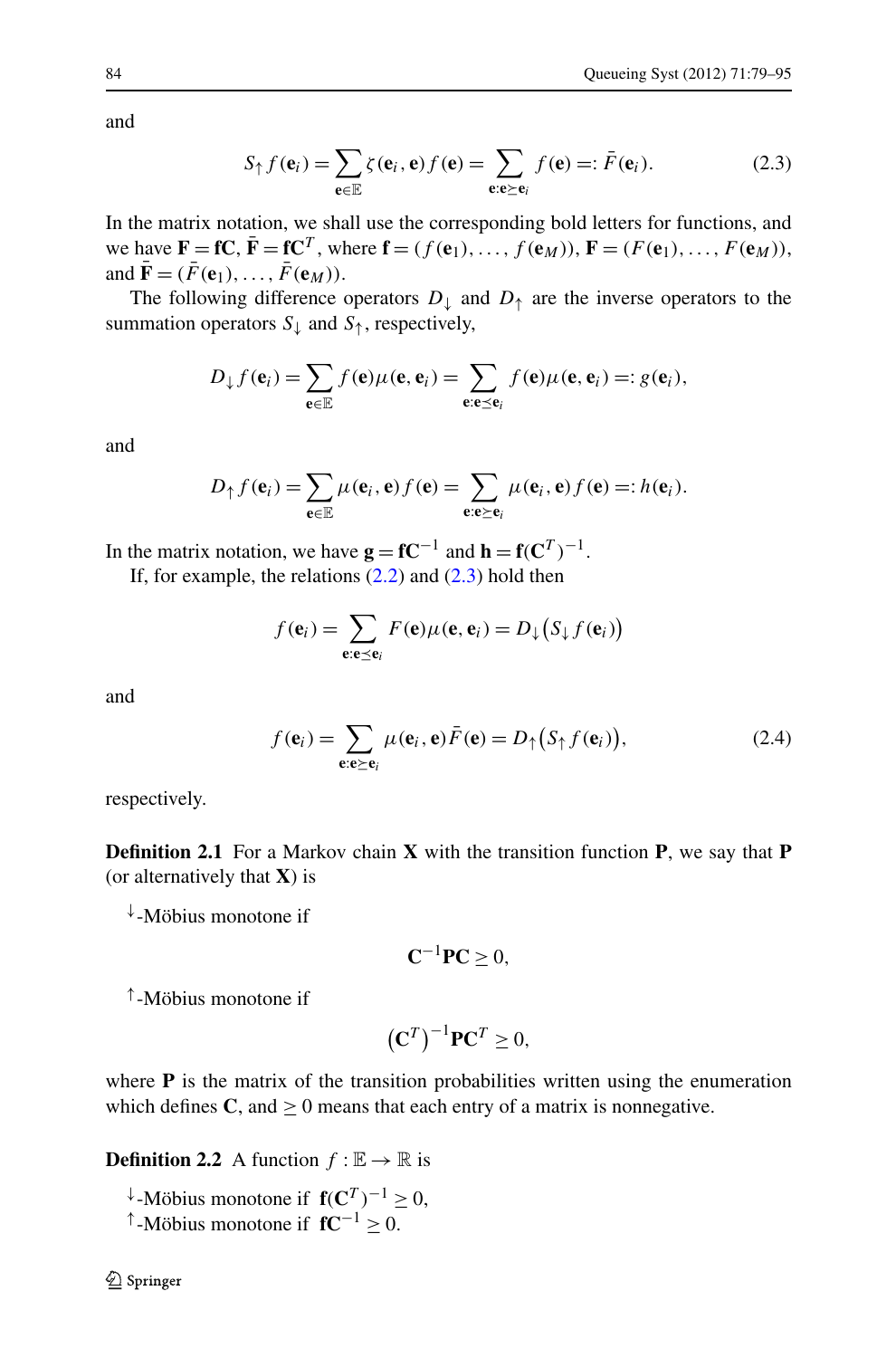For example, in terms of the Möbius function  $\mu$  and the transition probabilities, <sup>↓</sup>- Möbius monotonicity of **P** means that for all *(***e***i,* **e***<sup>j</sup>* ∈ E*)*

$$
\sum_{\mathbf{e}:\mathbf{e}\succeq\mathbf{e}_i}\mu(\mathbf{e}_i,\mathbf{e})P(\mathbf{e},\{\mathbf{e}_j\}^{\downarrow})\geq 0,
$$

where  $P(\cdot, \cdot)$  denotes the corresponding transition kernel, i.e.,  $P(\mathbf{e}_i, {\{\mathbf{e}_j\}}^{\downarrow}) =$  $\sum_{e: e \leq e_j} P(e_i, e)$ , and  $\{e_j\}^{\downarrow} = \{e: e \leq e_j\}$ . In order to check such a condition, an explicit formula for  $\mu$  is needed. Note that the above definition for monotonicity can be rewritten as follows,  $f$  is  $\sqrt[k]{a}$ -Möbius monotone if for some nonnegative vector  $\mathbf{m} > 0$ ,  $\mathbf{f} = \mathbf{m} \mathbf{C}^T$  holds, and f is  $\uparrow$ -Möbius monotone if  $\mathbf{f} = \mathbf{m} \mathbf{C}$ . The last equality means that *f* is a nonnegative linear combination of the rows of matrix **C**. This monotonicity implies that  $f$  is non-decreasing in the usual sense  $(f$  non-decreasing means:  $\mathbf{e}_i \leq \mathbf{e}_j$  implies  $f(\mathbf{e}_i) \leq f(\mathbf{e}_j)$ ).

# **Proposition 2.1 P** *is* <sup>↑</sup>*-Möbius monotone iff*

*f is* <sup>↑</sup>*-Möbius monotone implies that* **Pf***<sup>T</sup> is* <sup>↑</sup>*-Möbius monotone*.

*Proof* Suppose that **P** is  $\uparrow$ -Möbius monotone, that is,  $(C^T)^{-1}PC^T \ge 0$ . Take arbitrary *f* which is <sup> $\uparrow$ </sup>-Möbius monotone, i.e., take  $\mathbf{f} = \mathbf{m}C$  for some arbitrary  $\mathbf{m} \geq 0$ . Then  $(C^T)^{-1}P C^T m^T \ge 0$ , which is (using transposition) equivalent to  $P^T C^{-1} \ge 0$ , which, in turn, gives (by definition) that  $\mathbf{Pf}^T$  is  $\uparrow$ -Möbius monotone. Conversely, for all  $f = mC$ , where  $m \ge 0$ , we have  $fP^T C^{-1} \ge 0$  since  $Pf^T$  is  $\uparrow$ -Möbius monotone. This implies that  $(\mathbf{C}^T)^{-1} \mathbf{P} \mathbf{C}^T \mathbf{m}^T > 0$  and  $(\mathbf{C}^T)^{-1} \mathbf{P} \mathbf{C}^T > 0$ .

Many examples can be produced using the fact that the set of Möbius monotone matrices is a convex subset of the set of transition matrices. We shall give some basic examples in Sect. [4](#page-10-0). These examples can be used to build up a large class of Möbius monotone matrices.

# **Proposition 2.2**

- (i) If  $P_1$  *and*  $P_2$  *are*  $\uparrow$ -*Möbius monotone* ( $\downarrow$ -*Möbius monotone*) *then*  $P_1P_2$  *is*  $\uparrow$ -*Möbius monotone* ( <sup>↓</sup>*-Möbius monotone*).
- (ii) If **P** is  $\uparrow$ -Möbius monotone ( $\downarrow$ -Möbius monotone) then (P)<sup>k</sup> is  $\uparrow$ -Möbius mono*tone* ( <sup>↓</sup>*-Möbius monotone*) *for each k* ∈ N.
- (iii) *If* **P**<sup>1</sup> *is* <sup>↑</sup>*-Möbius monotone* ( <sup>↓</sup>*-Möbius monotone*) *and* **P**<sup>2</sup> *is* <sup>↑</sup>*-Möbius monotone* ( <sup>↓</sup>*-Möbius monotone*) *then*

$$
p\mathbf{P}_1 + (1-p)\mathbf{P}_2
$$

 $i$ *s*  $\uparrow$  -*Möbius monotone* ( $\downarrow$ -*Möbius monotone*) *for all*  $p \in (0, 1)$ .

*Proof* (i) Since  $(C^T)^{-1}P_1C^T \ge 0$  and  $(C^T)^{-1}P_2C^T \ge 0$ , one has

$$
(\mathbf{C}^T)^{-1} \mathbf{P}_1 \mathbf{P}_2 \mathbf{C}^T = ((\mathbf{C}^T)^{-1} \mathbf{P}_1 \mathbf{C}^T)((\mathbf{C}^T)^{-1} \mathbf{P}_2 \mathbf{C}^T) \ge 0.
$$

The statements (ii), (iii) are immediate by definition.  $\Box$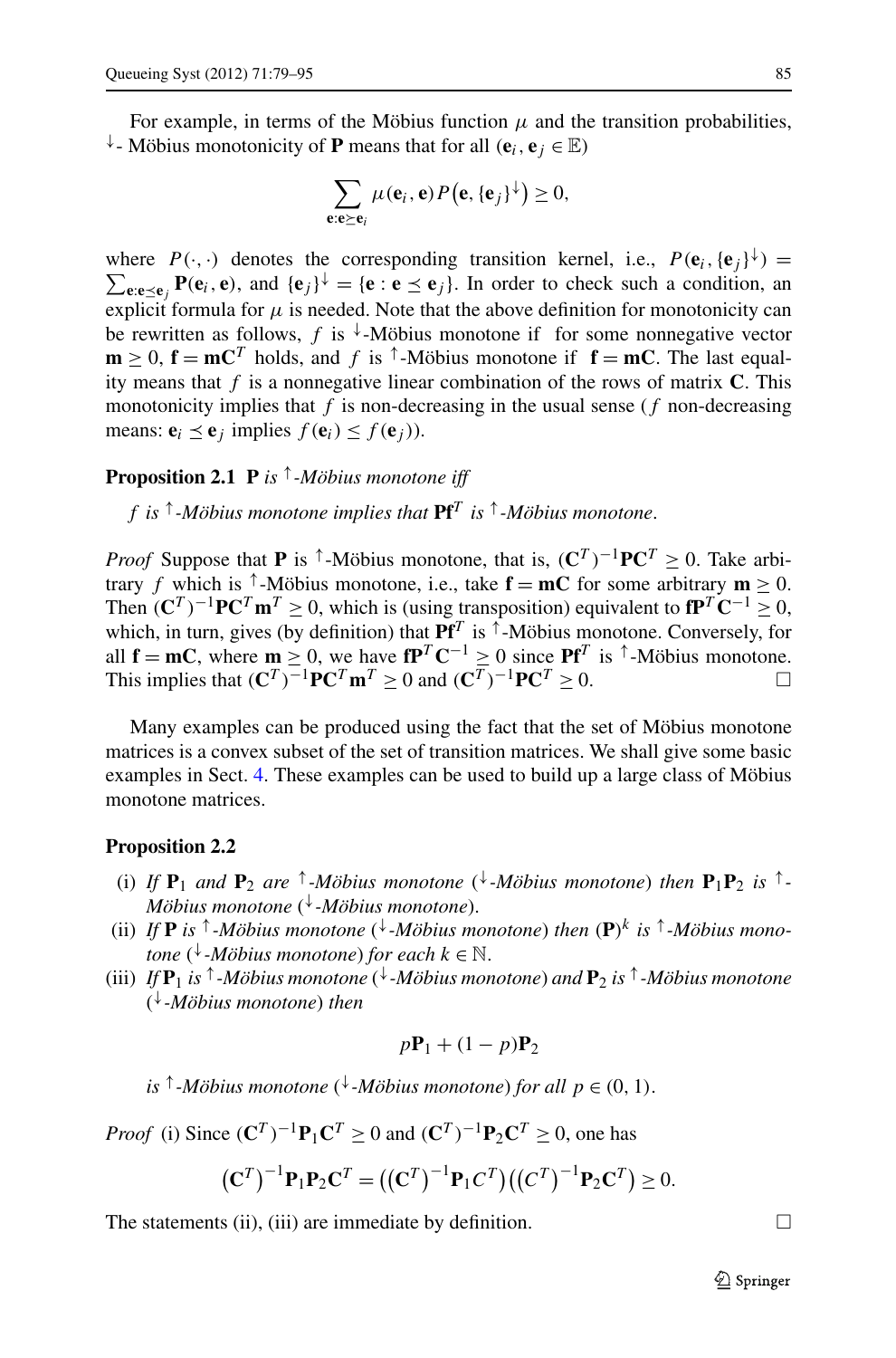# <span id="page-7-1"></span><span id="page-7-0"></span>**3 Main result: SSD for Möbius monotone chains**

Now we are prepared to state our main result on SSD.

**Theorem 2** *Let*  $X \sim (v, P)$  *be an ergodic Markov chain on a finite state space*  $\mathbb{E} = {\bf{e}_1, \ldots, {\bf{e}_M}}$ , *partially ordered by*  $\leq$ , *with a unique maximal state*  ${\bf{e}_M}$ *, and with stationary distribution π*. *Assume that*

- (i)  $g(\mathbf{e}) = \frac{v(\mathbf{e})}{\pi(\mathbf{e})}$  *is*  $\downarrow$ -*Möbius monotone*,
- (ii) ←− **X** *is* <sup>↓</sup>*-Möbius monotone*.

*Then there exists a Strong Stationary Dual chain*  $X^* \sim (\nu^*, P^*)$  *on*  $\mathbb{E}^* = \mathbb{E}$  *with the following link kernel*

$$
\Lambda(\mathbf{e}_j, \mathbf{e}_i) = \mathbb{I}(\mathbf{e}_i \leq \mathbf{e}_j) \frac{\pi(\mathbf{e}_i)}{H(\mathbf{e}_j)},
$$

where  $H(\mathbf{e}_j) = S_{\downarrow} \pi(\mathbf{e}_j) = \sum_{\mathbf{e}:\mathbf{e}\preceq\mathbf{e}_j} \pi(\mathbf{e})$  ( $\mathbf{H} = \pi \mathbf{C}$ ). Moreover, the SSD chain is *uniquely determined by*

$$
\nu^*(\mathbf{e}_i) = H(\mathbf{e}_i) \sum_{\mathbf{e} : \mathbf{e} \succeq \mathbf{e}_i} \mu(\mathbf{e}_i, \mathbf{e}) g(\mathbf{e}) = S_{\downarrow} \pi(\mathbf{e}_i) D^{\uparrow} g(\mathbf{e}_i),
$$

$$
\mathbf{P}^*(\mathbf{e}_i,\mathbf{e}_j)=\frac{H(\mathbf{e}_j)}{H(\mathbf{e}_i)}\sum_{\mathbf{e}_i\mathbf{e}_j\geq\mathbf{e}_j}\mu(\mathbf{e}_j,\mathbf{e})\overleftarrow{P}(\mathbf{e},\{\mathbf{e}_i\}^{\downarrow})=\frac{S_{\downarrow}\pi(\mathbf{e}_j)}{S_{\downarrow}\pi(\mathbf{e}_i)}D^{\uparrow}\overleftarrow{P}(\mathbf{e}_j,\{\mathbf{e}_i\}^{\downarrow}).
$$

*The corresponding matrix formulas are given by*

$$
\nu^* = g(C^T)^{-1} \text{diag}(\pi C),
$$
  
\n
$$
P^* = (\text{diag}(H) C^{-1} \widetilde{P} C \text{ diag}(H)^{-1})^T
$$
  
\n
$$
= \text{diag}(\pi C)^{-1} (C^T \text{diag}(\pi)) P(C^T \text{diag}(\pi))^{-1} \text{diag}(\pi C),
$$

*where*  $\mathbf{g} = (g(\mathbf{e}_1, \ldots, g(\mathbf{e}_M))$  (*row vector*).

*Proof of Theorem* [2](#page-7-1) We have to check the conditions ([2.1](#page-3-1)). The first condition given in [\(2.1\)](#page-3-1),  $\nu = \nu^* A$ , reads for arbitrary  $\mathbf{e}_i \in \mathbb{E}$  as

$$
\nu(\mathbf{e}_i) = \sum_{\mathbf{e} \succeq \mathbf{e}_i} \nu^*(\mathbf{e}) \frac{\pi(\mathbf{e}_i)}{H(\mathbf{e})},
$$

which is equivalent to

$$
\frac{v(\mathbf{e}_i)}{\pi(\mathbf{e}_i)} = \sum_{\mathbf{e}: \mathbf{e} \succeq \mathbf{e}_i} \frac{v^*(\mathbf{e})}{H(\mathbf{e})}.
$$

From the Möbius inversion formula ([2.4](#page-5-1)), we get

$$
\frac{v^*(\mathbf{e}_i)}{H(\mathbf{e}_i)} = \sum_{\mathbf{e}:\mathbf{e}\succeq \mathbf{e}_i} \mu(\mathbf{e}_i, \mathbf{e}) \frac{v(\mathbf{e})}{\pi(\mathbf{e})},
$$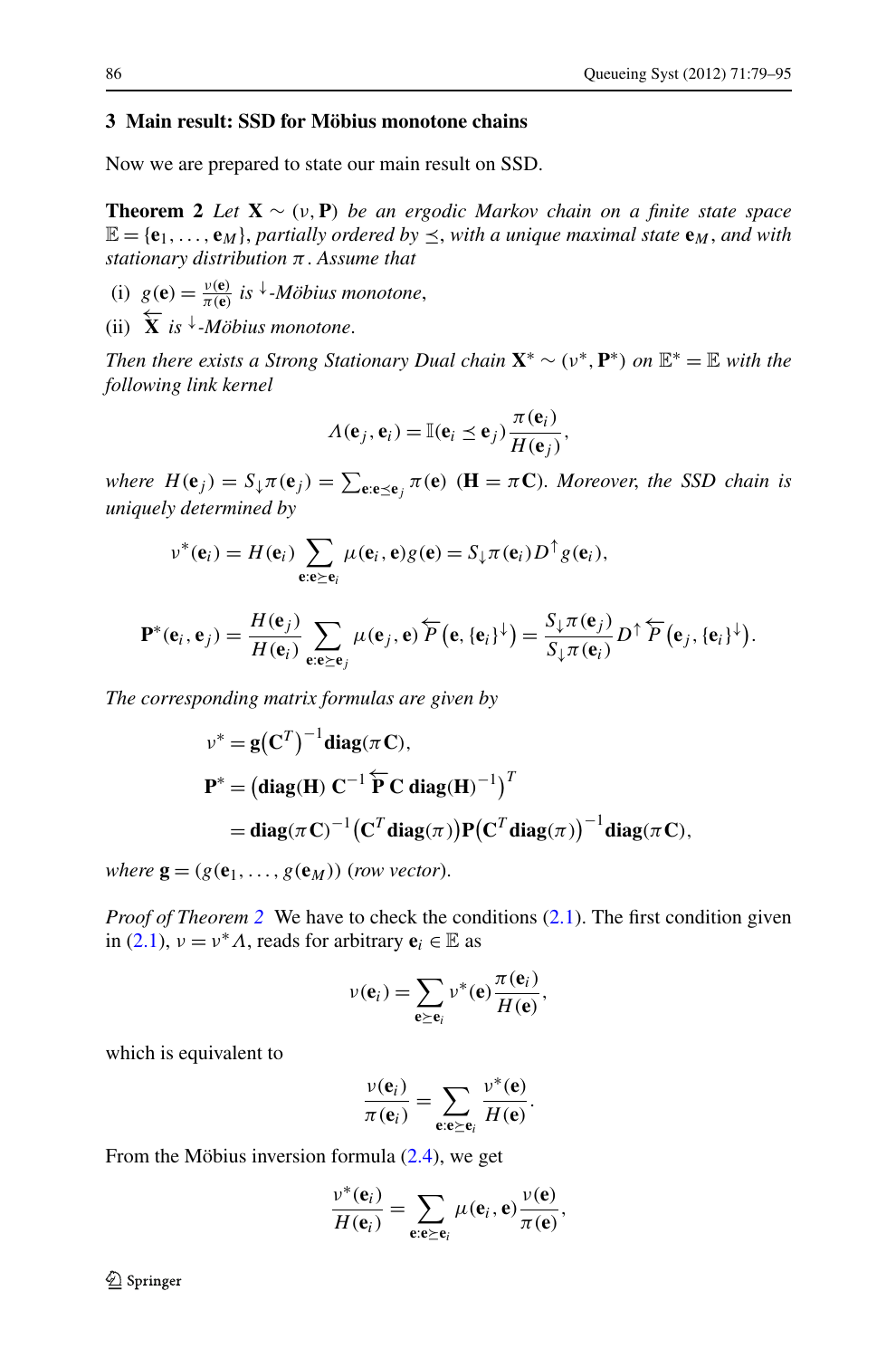which gives the required formula. From the assumption that  $g = \frac{v}{\pi}$  is <sup> $\downarrow$ </sup>-Möbius monotone, it follows that  $v^* \geq 0$ . Moreover, since  $v = v^* A$  and  $\Lambda$  is a transition kernel, it is clear that *ν*<sup>∗</sup> is a probability vector.

The second condition given in ([2.1](#page-3-1)),  $\Lambda \mathbf{P} = \mathbf{P}^* \Lambda$ , means that for all  $\mathbf{e}_i, \mathbf{e}_j \in \mathbb{E}$ 

$$
\sum_{\mathbf{e}\in\mathbb{E}}\Lambda(\mathbf{e}_i,\mathbf{e})\mathbf{P}(\mathbf{e},\mathbf{e}_j)=\sum_{\mathbf{e}\in\mathbb{E}}\mathbf{P}^*(\mathbf{e}_i,\mathbf{e})\Lambda(\mathbf{e},\mathbf{e}_j).
$$

Taking the proposed *Λ*, we have to check that

$$
\sum_{\mathbf{e}: \mathbf{e} \preceq \mathbf{e}_i} \frac{\pi(\mathbf{e})}{H(\mathbf{e}_i)} \mathbf{P}(\mathbf{e}, \mathbf{e}_j) = \sum_{\mathbf{e}: \mathbf{e} \succeq \mathbf{e}_j} \frac{\pi(\mathbf{e}_j)}{H(\mathbf{e})} \mathbf{P}^*(\mathbf{e}_i, \mathbf{e}),
$$

that is,

<span id="page-8-0"></span>
$$
\frac{1}{H(\mathbf{e}_i)}\sum_{\mathbf{e}:\mathbf{e}\preceq\mathbf{e}_i}\frac{\pi(\mathbf{e})}{\pi(\mathbf{e}_j)}\mathbf{P}(\mathbf{e},\mathbf{e}_j)=\sum_{\mathbf{e}:\mathbf{e}\succeq\mathbf{e}_j}\frac{\mathbf{P}^*(\mathbf{e}_i,\mathbf{e})}{H(\mathbf{e})}.
$$

Using  $\frac{\pi(\mathbf{e})}{\pi(\mathbf{e}_j)} \mathbf{P}(\mathbf{e}, \mathbf{e}_j) = \overleftarrow{\mathbf{P}}(\mathbf{e}_j, \mathbf{e})$ , we have

$$
\frac{1}{H(\mathbf{e}_i)}\overleftarrow{P}(\mathbf{e}_j, {\{\mathbf{e}_i\}}^\downarrow) = \sum_{\mathbf{e}: \mathbf{e}\succeq \mathbf{e}_j} \frac{\mathbf{P}^*(\mathbf{e}_i, \mathbf{e})}{H(\mathbf{e})}.
$$
(3.1)

For each fixed  $\mathbf{e}_i$  we treat  $\frac{1}{H(\mathbf{e}_i)}$  $\overleftarrow{P}$  (**e**<sub>*j*</sub>, {**e**<sub>*i*</sub>}↓) as a function of **e**<sub>*j*</sub> and again use the Möbius inversion formula  $(2.4)$  to get from  $(3.1)$ 

$$
\frac{\mathbf{P}^*(\mathbf{e}_i,\mathbf{e}_j)}{H(\mathbf{e}_j)} = \sum_{\mathbf{e}:\mathbf{e}\geq \mathbf{e}_j} \mu(\mathbf{e}_j,\mathbf{e}) \frac{\overleftarrow{P}(\mathbf{e},\{\mathbf{e}_i\}^{\downarrow})}{H(\mathbf{e}_i)}.
$$

In the matrix notation, we have

$$
\mathbf{C}^{-1}\mathbf{P}\mathbf{C}(\mathbf{e}_i,\mathbf{e}_j)=\sum_{\mathbf{e}:\mathbf{e}\succeq\mathbf{e}_i}\mu(\mathbf{e}_i,\mathbf{e})P(\mathbf{e},\{\mathbf{e}_j\}^{\downarrow}),
$$

therefore,

$$
\mathbf{P}^* = \left(\mathbf{diag}(\mathbf{H}) \ \mathbf{C}^{-1} \ \overleftarrow{\mathbf{P}} \ \mathbf{C} \ \mathbf{diag}(\mathbf{H})^{-1}\right)^T.
$$

Since, from our assumption,  $C^{-1} \overleftarrow{P} C \ge 0$ , we have  $P^* \ge 0$ . Now  $\Lambda P = P^* \Lambda$  implies that  $\mathbf{P}^*$  is a transition matrix.

Note that in the context of Theorem [2,](#page-7-1) if the original chain starts with probability 1 in the minimal state, i.e.,  $v = \delta_{\mathbf{e}_1}$ , then  $v^* = \delta_{\mathbf{e}_1}$ .

For  $\mathbb{E} = \{1, \ldots, M\}$ , with linear ordering  $\leq$ , the Möbius function is given by  $\mu(k,k) = 1, \mu(k-1,k) = -1$ , and  $\mu$  equals 0 otherwise. In this case, the link is given by  $\Lambda(j, i) = \mathbb{I}(i \leq j) \frac{\pi(i)}{H(j)}$ , and we obtain from Theorem [2](#page-7-1) (as a special case) Theorem [1](#page-3-0), which is a reformulation of Theorem 4.6 from Diaconis and Fill [[7\]](#page-16-3).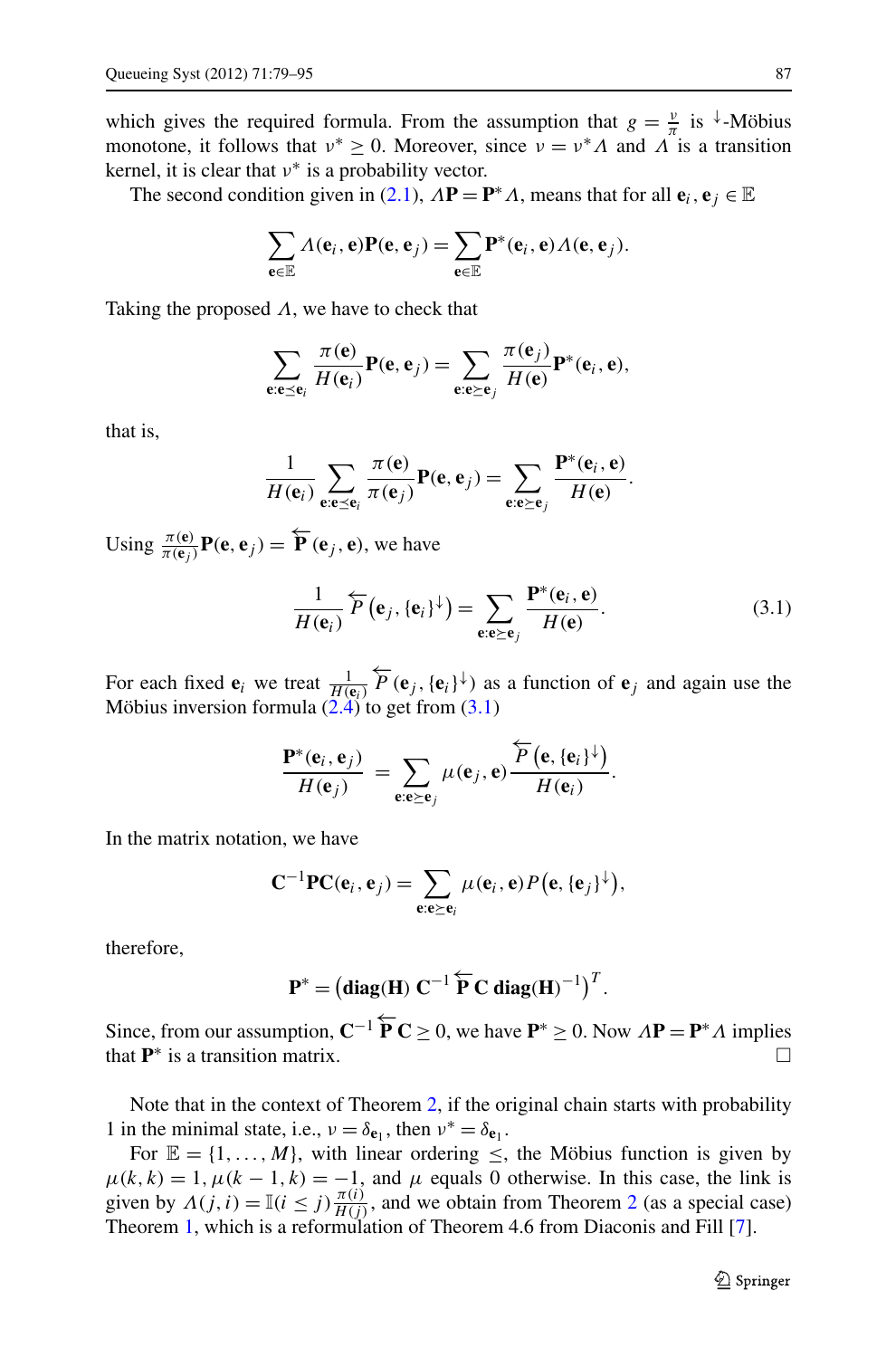<span id="page-9-1"></span>In a similar way, we construct an analog SSD chain for <sup>↑</sup>-Möbius monotone **P**. We skip the corresponding matrix formulation and a proof. This analog SSD chain will be used in Corollary [3.2](#page-9-0) to give an alternative SSD chain to the one given in Theorem [1](#page-3-0).

**Corollary 3.1** *Let* **X** ∼ *(ν,***P***) be an ergodic Markov chain on a finite state space*  $\mathbb{E} = {\bf{e}_1, \ldots, {\bf{e}_M}}$ , partially ordered by  $\leq$ , with a unique minimal state  ${\bf{e}_1}$ , and with *the stationary distribution π*. *Assume that*

- (i)  $g(\mathbf{e}) = \frac{v(\mathbf{e})}{\pi(\mathbf{e})}$  *is*  $\uparrow$ *-Möbius monotone*,
- (ii) ←− **X** *is* <sup>↑</sup>*-Möbius monotone*.

*Then there exists a Strong Stationary Dual chain* **X**• ∼ *(ν*•*,***P**•*) on* E• = E *with the following link*

$$
\Lambda^{\bullet}(\mathbf{e}_j, \mathbf{e}_i) = \mathbb{I}(\mathbf{e}_i \succeq \mathbf{e}_j) \frac{\pi(\mathbf{e}_i)}{\bar{H}(\mathbf{e}_j)},
$$

*where*  $\bar{H}(\mathbf{e}_i) = S_{\uparrow} \pi(\mathbf{e}_i)$ . *Moreover*, the SSD is uniquely determined by

$$
v^{\bullet}(\mathbf{e}_{i}) = \bar{H}(\mathbf{e}_{i}) \sum_{\mathbf{e}: \mathbf{e} \preceq \mathbf{e}_{i}} g(\mathbf{e}) \mu(\mathbf{e}, \mathbf{e}_{i}) = S_{\uparrow} \pi(\mathbf{e}_{i}) D^{\downarrow} g(\mathbf{e}_{i}),
$$
  

$$
\mathbf{P}^{\bullet}(\mathbf{e}_{i}, \mathbf{e}_{j}) = \frac{\bar{H}(\mathbf{e}_{j})}{\bar{H}(\mathbf{e}_{i})} \sum_{\mathbf{e}: \mathbf{e} \preceq \mathbf{e}_{j}} \overleftarrow{P}(\mathbf{e}, {\{\mathbf{e}_{i}\}}^{\uparrow}) \mu(\mathbf{e}, \mathbf{e}_{j}) = \frac{S_{\uparrow} \pi(\mathbf{e}_{j})}{S_{\uparrow} \pi(\mathbf{e}_{i})} D^{\downarrow} \overleftarrow{P}(\mathbf{e}_{j}, {\{\mathbf{e}_{i}\}}^{\uparrow}).
$$

Note that in the setting of Corollary [3.1](#page-9-1), if the original chain starts with probability 1 in the maximal state, i.e.,  $v = \delta_{e_M}$ , then  $v^{\bullet} = \delta_{e_M}$ .

<span id="page-9-0"></span>From Corollary [3.1](#page-9-1) we obtain an alternative dual result for linearly ordered spaces assuming that  $\frac{v(i)}{\mu(i)}$  is non-decreasing. Roughly speaking, Theorem [1](#page-3-0) and Corollary [3.2](#page-9-0) describe two complementary situations, namely when an initial distribution for the original chain is in a sense (mlr ordering) smaller or bigger than the stationary distribution, then one can create (and use) different (alternative) dual chains as described in these statements.

**Corollary 3.2** *Let* **X** ∼ *(ν,***P***) be an ergodic Markov chain on a finite state space*  $\mathbb{E} = \{1, \ldots, M\}$ , *linearly ordered by*  $\leq$ , *with stationary distribution*  $\pi$ . *Assume that* 

- (i)  $g(i) = \frac{v(i)}{\pi(i)}$  *is non-decreasing*,
- (ii)  $\overleftarrow{\mathbf{X}}$  *is stochastically monotone.*

*Then there exists a Strong Stationary Dual chain* **X**• ∼ *(ν*•*,***P**•*) on* E• = E *with the following link kernel*

$$
\Lambda^{\bullet}(j,i) = \mathbb{I}(i \ge j) \frac{\pi(i)}{\bar{H}(j)},
$$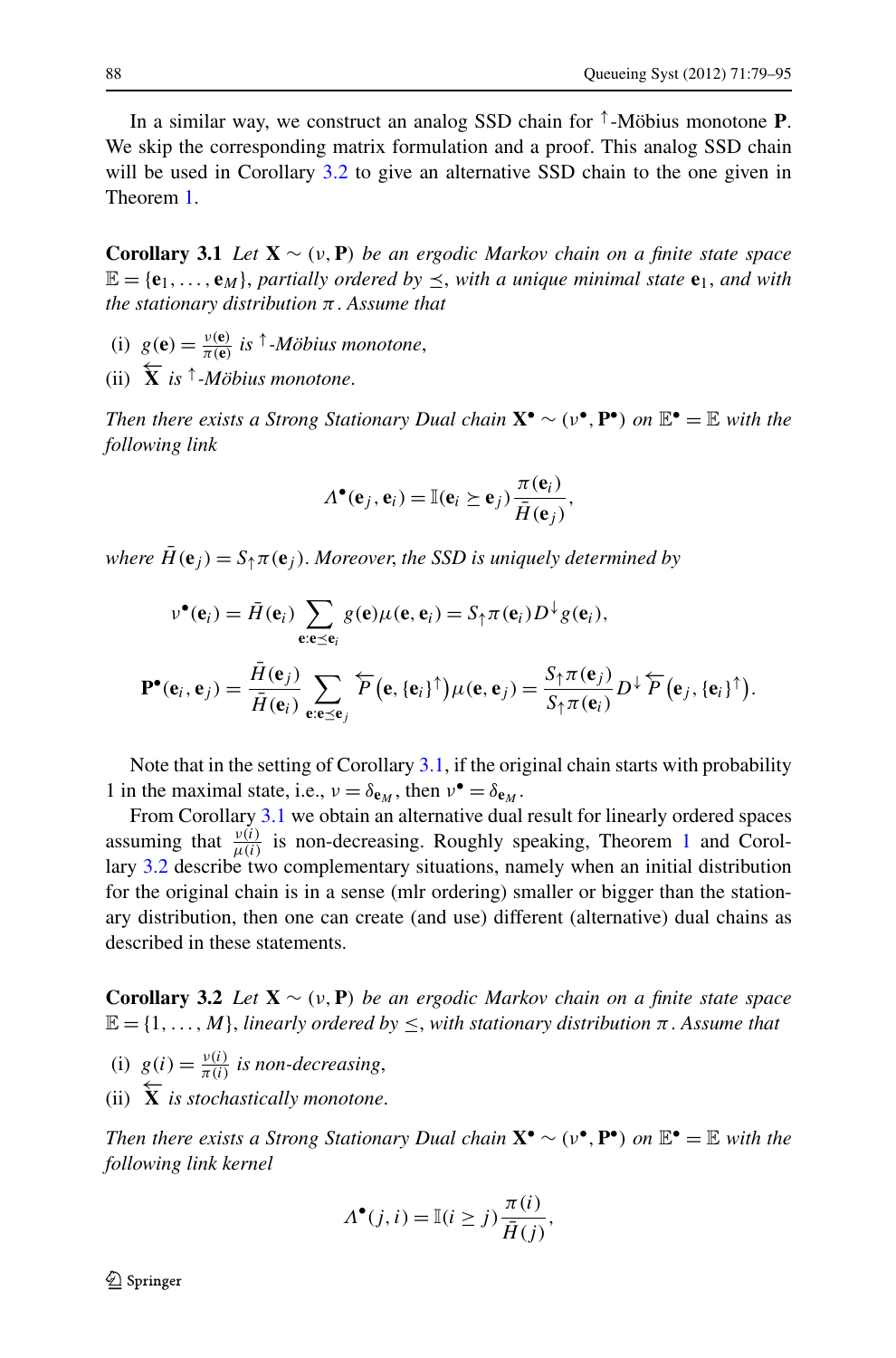<span id="page-10-0"></span> $where \ \bar{H}(j) = \sum_{k:k\geq j} \pi(k)$ . *Moreover, the SSD is uniquely determined by* 

$$
\nu^{\bullet}(i) = \overline{H}(i) \sum_{k:k \leq i} \mu(k, i) g(k) = \overline{H}(i) (g(i) - g(i-1)), \quad i \in \mathbb{E},
$$
  

$$
\mathbf{P}^{\bullet}(i, j) = \frac{\overline{H}(j)}{\overline{H}(i)} \sum_{k:k \leq j} \mu(k, j) \overline{P}(k, \{i, ..., M\})
$$
  

$$
= \frac{\overline{H}(j)}{\overline{H}(i)} (\overleftarrow{P}(j, \{i, ..., M\}) - \overleftarrow{P}(j-1, \{i, ..., M\})), \quad i, j \in \mathbb{E}.
$$

## <span id="page-10-1"></span>**4 Nearest neighbor Möbius monotone walks on a cube**

Consider the discrete time Markov chain  $X = \{X_n, n \ge 0\}$ , with the state space  $\mathbb{E} =$  $\{0, 1\}^d$ , and transition matrix **P** given by

$$
\mathbf{P}(\mathbf{e}, \mathbf{e} + \mathbf{s}_i) = \alpha_i \mathbb{I}_{\{e_i = 0\}},
$$
  
\n
$$
\mathbf{P}(\mathbf{e}, \mathbf{e} - \mathbf{s}_i) = \beta_i \mathbb{I}_{\{e_i = 1\}},
$$
  
\n
$$
\mathbf{P}(\mathbf{e}, \mathbf{e}) = 1 - \sum_{i:e_i = 0} \alpha_i - \sum_{i:e_i = 1} \beta_i,
$$
\n(4.1)

where  $\mathbf{e} = (e_1, \ldots, e_d) \in \mathbb{E}, \quad e_i \in \{0, 1\}, \text{ and } \mathbf{s}_i = (0, \ldots, 0, 1, 0, \ldots, 0) \text{ with } 1 \text{ at the }$ *i*th coordinate.

We use the following partial order:

$$
\mathbf{e} = (e_1, e_2, \dots, e_d) \le \mathbf{e}' = (e'_1, e'_2, \dots, e'_d) \quad \text{if } e_i \le e'_i, \text{ for all } i = 1, \dots, d.
$$

To make our presentation simpler, we assume that  $v = \delta_{(0,...,0)}$  (this assumption can be waived).

For example, such a Markov chain is a model for a set of working unreliable servers where the repairs and breakdowns of servers are independent for different servers and only one server can be broken or repaired at a transition time.

Assume that all  $\alpha_i$  and  $\beta_i$  are positive and that there exists at least one state **e** such that  $P(e, e) > 0$ . Then the chain is ergodic.

**Theorem 3** *For the Markov chain*  $\mathbf{X} = \{X_n, n \geq 0\}$ ,  $\mathbb{E} = \{0, 1\}^d$  *with the transition matrix* **P** given by ([4.1](#page-10-1)), and  $v = \delta_{(0,...,0)}$ , assume that  $\sum_{i=1}^{d} (\alpha_i + \beta_i) \leq 1$ . Then there *exists a dual chain on*  $\mathbb{E}^* = \mathbb{E}$  *given by*  $v^* = v$ *, and* 

$$
\mathbf{P}^*(\mathbf{e}, \mathbf{e} + \mathbf{s}_i) = \alpha_i + \beta_i \quad \text{if } e_i = 0,
$$
  

$$
\mathbf{P}^*(\mathbf{e}, \mathbf{e}) = 1 - \sum_{i: e_i = 0} (\alpha_i + \beta_i),
$$
  

$$
\mathbf{P}^*(\mathbf{e}, \mathbf{e}') = 0 \quad \text{otherwise.}
$$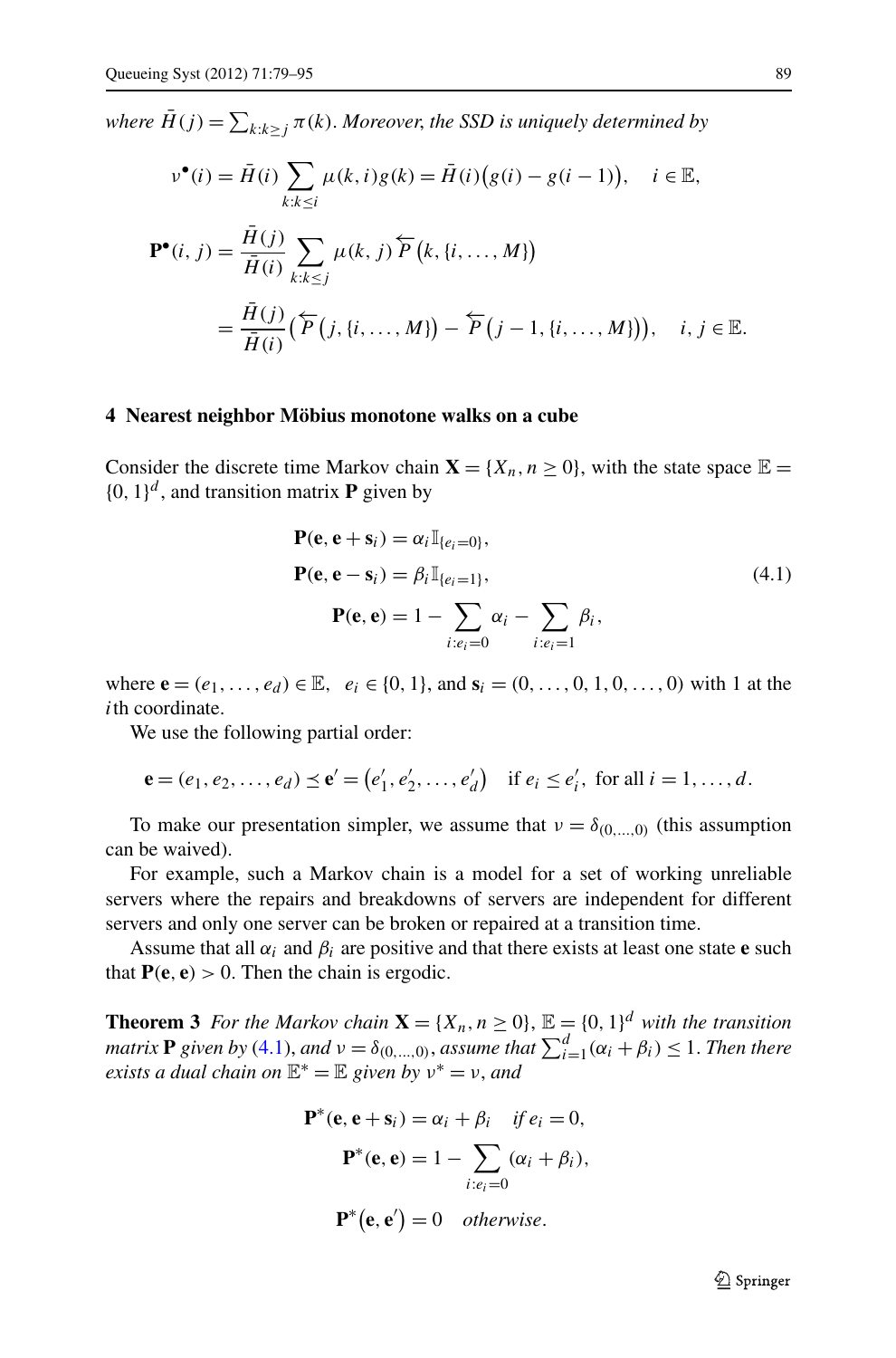*d*

*Proof* A direct check shows that **X** is time-reversible with stationary distribution

$$
\pi(x) = \prod_{i:x_i=1} \frac{\alpha_i}{\alpha_i + \beta_i} \prod_{i:x_i=0} \frac{\beta_i}{\alpha_i + \beta_i}.
$$

Let  $|\mathbf{e}| = \sum_{i=1}^{d} e_i$ . Note that  $\mathbb{E}$  with  $\preceq$  is a Boolean lattice, and the corresponding Möbius function is given by

$$
\mu(\mathbf{e}, \mathbf{e}') = \begin{cases} (-1)^{|\mathbf{e}'| - |\mathbf{e}|} & \text{if } \mathbf{e} \le \mathbf{e}', \\ 0 & \text{otherwise.} \end{cases}
$$

The assumption  $\sum_{i=1}^{d} (\alpha_i + \beta_i) \leq 1$  implies <sup> $\downarrow$ </sup>-Möbius monotonicity. Indeed, calculating

$$
\mathbf{P}^*(\mathbf{e}_i, \mathbf{e}_j) = \frac{H(\mathbf{e}_j)}{H(\mathbf{e}_i)} \sum_{\mathbf{e}: \mathbf{e} \geq \mathbf{e}_j} \mu(\mathbf{e}_j, \mathbf{e}) \overleftarrow{P} (\mathbf{e}, {\{\mathbf{e}_i\}}^{\downarrow}),
$$

we find conditions for its nonnegativity, which implies <sup>↓</sup>-Möbius monotonicity of the chain and its time reversed chain:

$$
\mathbf{P}^*((0, ..., 0), (0, ..., 0))
$$
  
=  $\sum_{\mathbf{e} \ge (0, ..., 0)} \mu((0, ..., 0), \mathbf{e}) \overleftarrow{P} (\mathbf{e}, \{(0, ..., 0)\}^{\downarrow})$   
=  $1 - (\alpha_1 + ... + \alpha_d) - \beta_1 - ... - \beta_d = 1 - \sum_{i=1}^d \alpha_i - \sum_{i=1}^d \beta_i,$ 

which is nonnegative (because we assumed that  $\sum_{i=1}^{d} (\alpha_i + \beta_i) \leq 1$ ).

Fix 
$$
s_i = (0, ..., 0, 1, 0, ..., 0)
$$
 with 1 in position *i*. Then

$$
\mathbf{P}^*(\mathbf{s}_i, \mathbf{s}_i) = \sum_{\mathbf{e}: \mathbf{e} \succeq \mathbf{s}_i} \mu(\mathbf{s}_i, \mathbf{e}) \overleftarrow{P} (\mathbf{e}, \{\mathbf{s}_i\}^{\downarrow}) = 1 - \sum_{k=1}^a \alpha_k + \alpha_i - \sum_{k=1}^a \beta_k + \beta_i.
$$

For each state of the form  $e^{i} = (e_1, \ldots, e_{i-1}, 0, e_{i+1}, \ldots, e_d)$ ,

$$
\mathbf{P}^*(\mathbf{e}^i, \mathbf{e}^i + \mathbf{s}_i) = \frac{H(\mathbf{e}^i + \mathbf{s}_i)}{H(\mathbf{e}^i)} \sum_{\mathbf{e}: \mathbf{e} \geq \mathbf{e}^i + \mathbf{s}_i} \mu(\mathbf{e}^i + \mathbf{s}_i, \mathbf{e}) \overleftarrow{P}(\mathbf{e}, {\{\mathbf{e}^i\}}^\downarrow)
$$
  
= 
$$
\frac{H(\mathbf{e}^i + \mathbf{s}_i)}{H(\mathbf{e}^i)} (\mu(\mathbf{e}^i + \mathbf{s}_i, \mathbf{e}^i + \mathbf{s}_i) \overleftarrow{P}(\mathbf{e}^i + \mathbf{s}_i, {\{\mathbf{e}^i\}}^\downarrow)) = \frac{H(\mathbf{e}^i + \mathbf{s}_i)}{H(\mathbf{e}^i)} \beta_i.
$$

Denote by  $z(\mathbf{e}) = \{k : e_k = 0\}$  the index set of zero coordinates. We shall compute *H*(**e**<sup>*i*</sup>)  $H(e^{i} + s_{i})$ . Let  $G = \prod_{j=1}^{d} (\alpha_{j} + \beta_{j})$ .

$$
H(\mathbf{e}^i) = \sum_{\mathbf{e}: \mathbf{e} \preceq \mathbf{e}^i} \pi(\mathbf{e}) = \frac{1}{G} \sum_{\mathbf{e}: \mathbf{e} \preceq \mathbf{e}^i} \prod_{k: e_k = 1} \alpha_k \prod_{k: e_k = 0} \beta_k
$$

 $\mathcal{D}$  Springer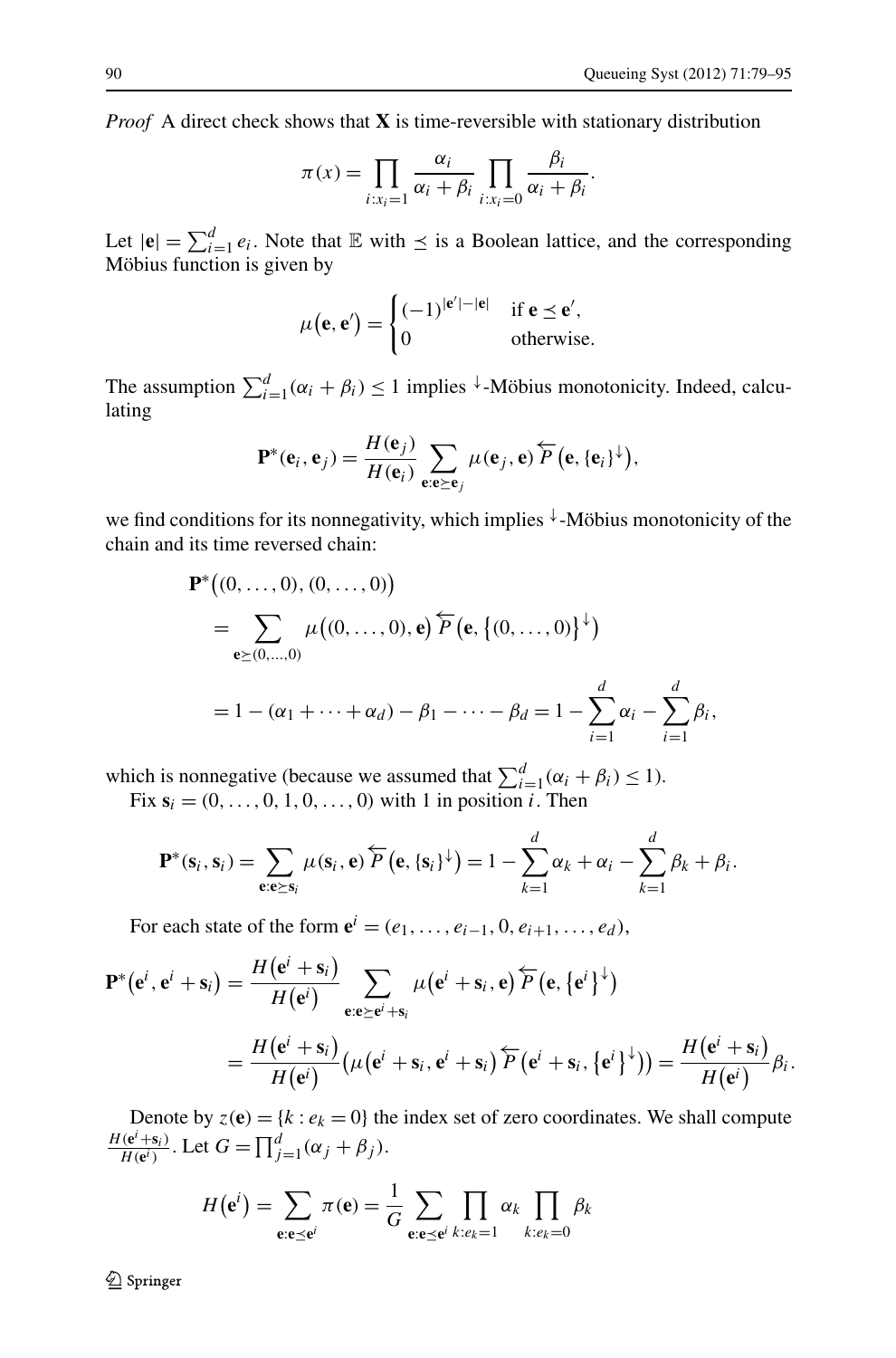$$
= \frac{1}{G} \prod_{k:e_k^i=0} \beta_k \Biggl(\sum_{A \subseteq \{1,\ldots,d\} \setminus z(e^i)} \prod_{j \in A} \alpha_j \prod_{j \in A} \beta_j \Biggr),
$$
  
\n
$$
H(e^i + s_i) = \sum_{e \preceq e^i + s_i} \pi(e) = H(e^i) + \sum_{e \preceq e^i + s_i} \pi(e)
$$
  
\n
$$
= H(e^i) + \frac{1}{G} \prod_{k:e_k=0} \beta_k \alpha_i \Biggl(\sum_{A \subseteq \{1,\ldots,d\} \setminus z(e^i)} \prod_{j \in A} \alpha_j \prod_{j \in A} \beta_j \Biggr)
$$
  
\n
$$
= H(e^i) + \frac{1}{G} \prod_{k:e_k^i=0} \beta_k \frac{\alpha_i}{\beta_i} \Biggl(\sum_{A \subseteq \{1,\ldots,d\} \setminus z(e^i)} \prod_{j \in A} \alpha_j \prod_{j \in A} \beta_j \Biggr).
$$

l,

And thus

$$
\frac{H(e^i + s_i)}{H(e^i)} = 1 + \frac{\alpha_i}{\beta_i} = \frac{\alpha_i + \beta_i}{\beta_i}
$$

and

$$
\mathbf{P}^*(\mathbf{e}^i,\mathbf{e}^i+\mathbf{s}_i)=\alpha_i+\beta_i.
$$

Now, fix some  ${}^{i}$ **e** = { $e_1$ , ...,  $e_{i-1}$ , 1,  $e_{i+1}$ , ...,  $e_d$  }.

$$
\mathbf{P}^*(i\mathbf{e}, i\mathbf{e}-\mathbf{s}_i)=\frac{H(i\mathbf{e}-\mathbf{s}_i)}{H(i\mathbf{e})}\sum_{\mathbf{e}: \mathbf{e}\succeq i\mathbf{e}-\mathbf{s}_i} \mu(i\mathbf{e}-\mathbf{s}_i, \mathbf{e}) \overleftarrow{P}(\mathbf{e},\{i\mathbf{e}\}^{\downarrow}).
$$

Fix  $j \in \{1, ..., d\} \setminus z({}^{i}e)$ . The following cases are possible:

*i*

$$
\mathbf{e} = {}^{i}\mathbf{e} - \mathbf{s}_{i} : \qquad \mu({}^{i}\mathbf{e} - \mathbf{s}_{i}, {}^{i}\mathbf{e} - \mathbf{s}_{i}) \overleftarrow{P}({}^{i}\mathbf{e} - \mathbf{s}_{i}, \{{}^{i}\mathbf{e}\}^{\downarrow}) = 1 - \sum_{k \in z({}^{i}\mathbf{e})} \alpha_{k};
$$
\n
$$
\mathbf{e} = {}^{i}\mathbf{e} : \qquad \mu({}^{i}\mathbf{e} - \mathbf{s}_{i}, {}^{i}\mathbf{e}) \overleftarrow{P}({}^{i}\mathbf{e}, \{{}^{i}\mathbf{e}\}^{\downarrow}) = -\left(1 - \sum_{k \in z({}^{i}\mathbf{e})} \alpha_{k}\right);
$$
\n
$$
\mathbf{e} = {}^{i}\mathbf{e} - \mathbf{s}_{i} + \mathbf{s}_{j} : \mu({}^{i}\mathbf{e} - \mathbf{s}_{i}, {}^{i}\mathbf{e} - \mathbf{s}_{i} + \mathbf{s}_{j}) \overleftarrow{P}({}^{i}\mathbf{e} - \mathbf{s}_{i} + \mathbf{s}_{j}, \{{}^{i}\mathbf{e}\}^{\downarrow}) = -\beta_{j};
$$
\n
$$
\mathbf{e} = {}^{i}\mathbf{e} + \mathbf{s}_{j} : \qquad \mu({}^{i}\mathbf{e} - \mathbf{s}_{i}, {}^{i}\mathbf{e} + \mathbf{s}_{j}) \overleftarrow{P}({}^{i}\mathbf{e} + \mathbf{s}_{j}, \{{}^{i}\mathbf{e}\}^{\downarrow}) = \beta_{j}.
$$

Summing up all possibilities, we get

$$
\mathbf{P}^*(i\mathbf{e}, i\mathbf{e}-\mathbf{s}_i)=0.
$$

For each **e**, we have

$$
P^*(e, e) = \sum_{e': e' \geq e} \mu(e, e') \overleftarrow{P}(e', \{e\}^{\downarrow});
$$

<sup>2</sup> Springer

 $\ddot{\phantom{a}}$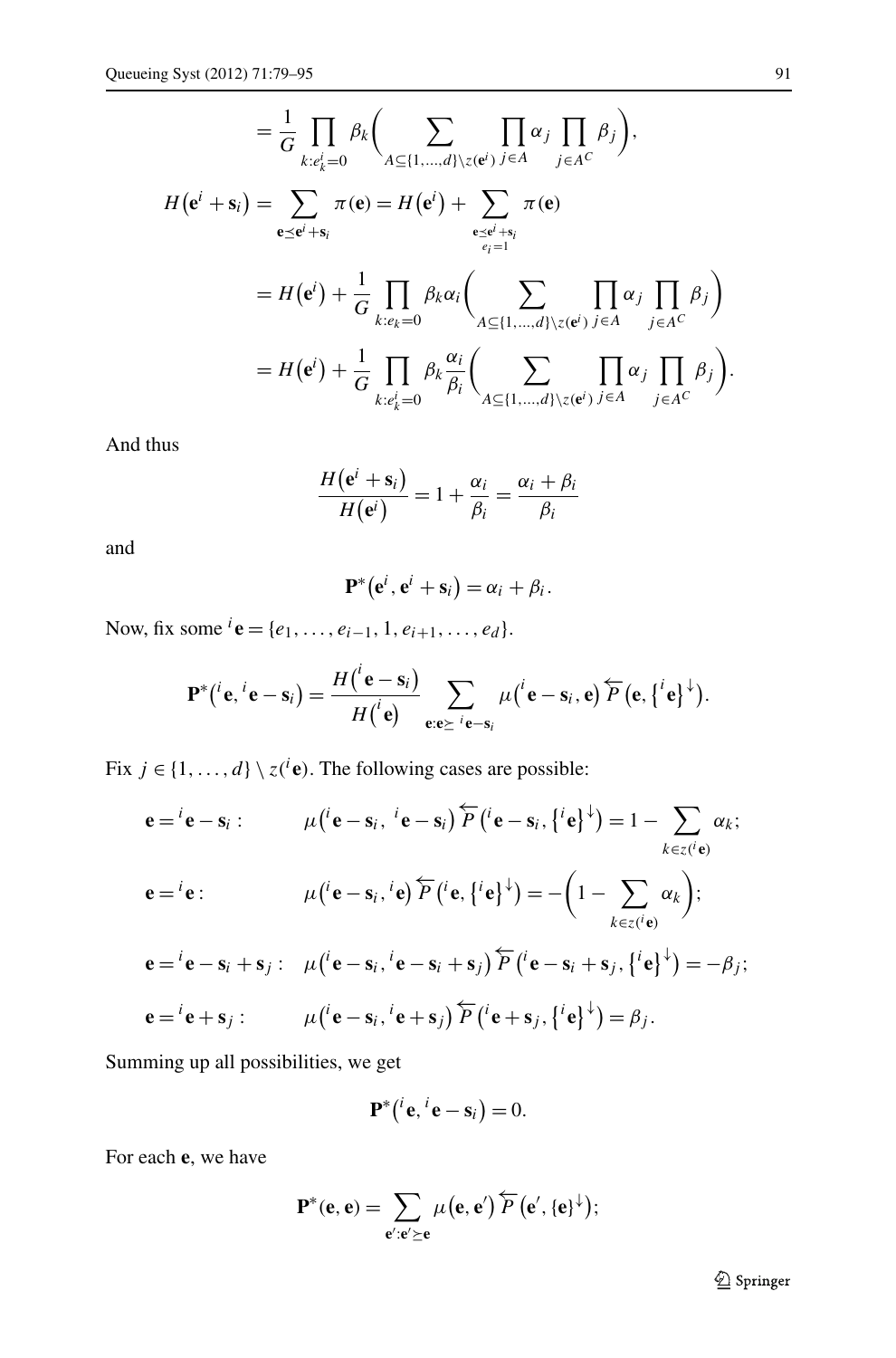$$
\mathbf{e}' = \mathbf{e} : \qquad \mu(\mathbf{e}, \mathbf{e}) \overleftarrow{P} (\mathbf{e}, \{\mathbf{e}\}^{\downarrow}) = 1 - \sum_{i \in \mathcal{I}(\mathbf{e})} \alpha_i ;
$$

$$
\mathbf{e}' = \mathbf{e} + \mathbf{s}_i : \quad \mu(\mathbf{e}, \mathbf{e} + \mathbf{s}_i) \overleftarrow{P} (\mathbf{e} + \mathbf{s}_i, \{\mathbf{e}\}^{\downarrow}) = -1 \cdot \beta_i.
$$

Therefore, we get

$$
\mathbf{P}^*(\mathbf{e}, \mathbf{e}) = \mu(\mathbf{e}, \mathbf{e}) \overleftarrow{P} (\mathbf{e}, {\{\mathbf{e}\}}^\downarrow) + \sum_{i \in \mathcal{I}(\mathbf{e})} \mu(\mathbf{e}, \mathbf{e} + s_i) \overleftarrow{P} (\mathbf{e} + \mathbf{s}_i, {\{\mathbf{e}\}}^\downarrow)
$$
  
=  $1 - \sum_{i \in \mathcal{I}(\mathbf{e})} (\alpha_i + \beta_i).$ 

It is worth mentioning that the condition for <sup>↓</sup> -Möbius monotonicity (i.e.,  $\sum_{i=1}^{d} (\alpha_i + \beta_i) \leq 1$ ) is equivalent to the condition that all eigenvalues of **P** are nonnegative.

The time to absorption of the above defined dual chain has the following "balls and bins" interpretation. Consider *n* multinomial trials with cell probabilities  $p_i =$  $\alpha_i + \beta_i$ ,  $i = 1, ..., d$  and  $p_{d+1} = 1 - \sum_{i=1}^{d} (\alpha_i + \beta_i)$ . Then, the time to absorption of the dual chain  $\mathbf{P}^*$  is equal (in distribution) to the waiting time until all cells are occupied. To be more specific, let *T* be the waiting time until all cells 1*,...,d* are occupied and let  $A_n$  be the event that at least one cell is empty. Then, since  $T$  is some SST for **P**, we have

$$
s(\delta_{(0,\ldots,0)}\mathbf{P}^n, \pi) \le P(T > n) = P(A_n).
$$

In particular, for  $\alpha_i = \beta_i = \frac{1}{2d}$ , we have  $P(\mathbf{e}, \mathbf{e}) = 1/2$ , and  $P^*(\mathbf{e}, \mathbf{e}) = \frac{|\mathbf{e}|}{d}$ . Moreover, *T* is equal in distribution to  $\sum_{i=1}^{d} N_i$ , where  $(N_i)$  are independent,  $N_i$  has geometric distribution with parameter  $\frac{i}{d}$ . In the "balls and bins" scheme,  $p_i = \frac{1}{d}$ ,  $i = 1, \ldots, d$ , and  $p_{d+1} = 0$ . From the coupon collector's problem solution, we recover a well known bound

$$
s(\delta_{(0,...,0)}\mathbf{P}^{d\log d + cn}, \pi) \le P(T > d\log d + cn) \le e^{-c}, \quad c > 0.
$$

#### 4.1 Further research

The problem of finding SSD chains for walks on the cube, which are not nearest neighbor walks, is open and seems to be a difficult one. Moreover, a more difficult task is to find SSD chains which have an upper triangular form (potentially useful for finding bounds on times to absorption). We have some observations for three dimensional cubes which might be of some interest. Consider the random walk on the three-dimensional cube,  $\mathbb{E} = \{0, 1\}^3$ , which is a special case of the random walk given in ([4.1\)](#page-10-1). We define on  $\mathbb E$  the partial ordering: for all  $\mathbf e = (e_1, e_2, e_3) \in \mathbb E$ ,  $\mathbf e' =$  $(e'_1, e'_2, e'_3) \in \mathbb{E}, \mathbf{e} \le \mathbf{e}' \text{ iff } e_1 \le e'_1, e_2 \le e'_2, e_3 \le e'_3.$ 

We consider the transition matrix **P** under the state space enumeration:  $e_1$  $(0,0,0),$   $e_2 = (1,0,0),$   $e_3 = (0,1,0),$   $e_4 = (0,0,1),$   $e_5 = (1,1,0),$   $e_6 = (1,0,1),$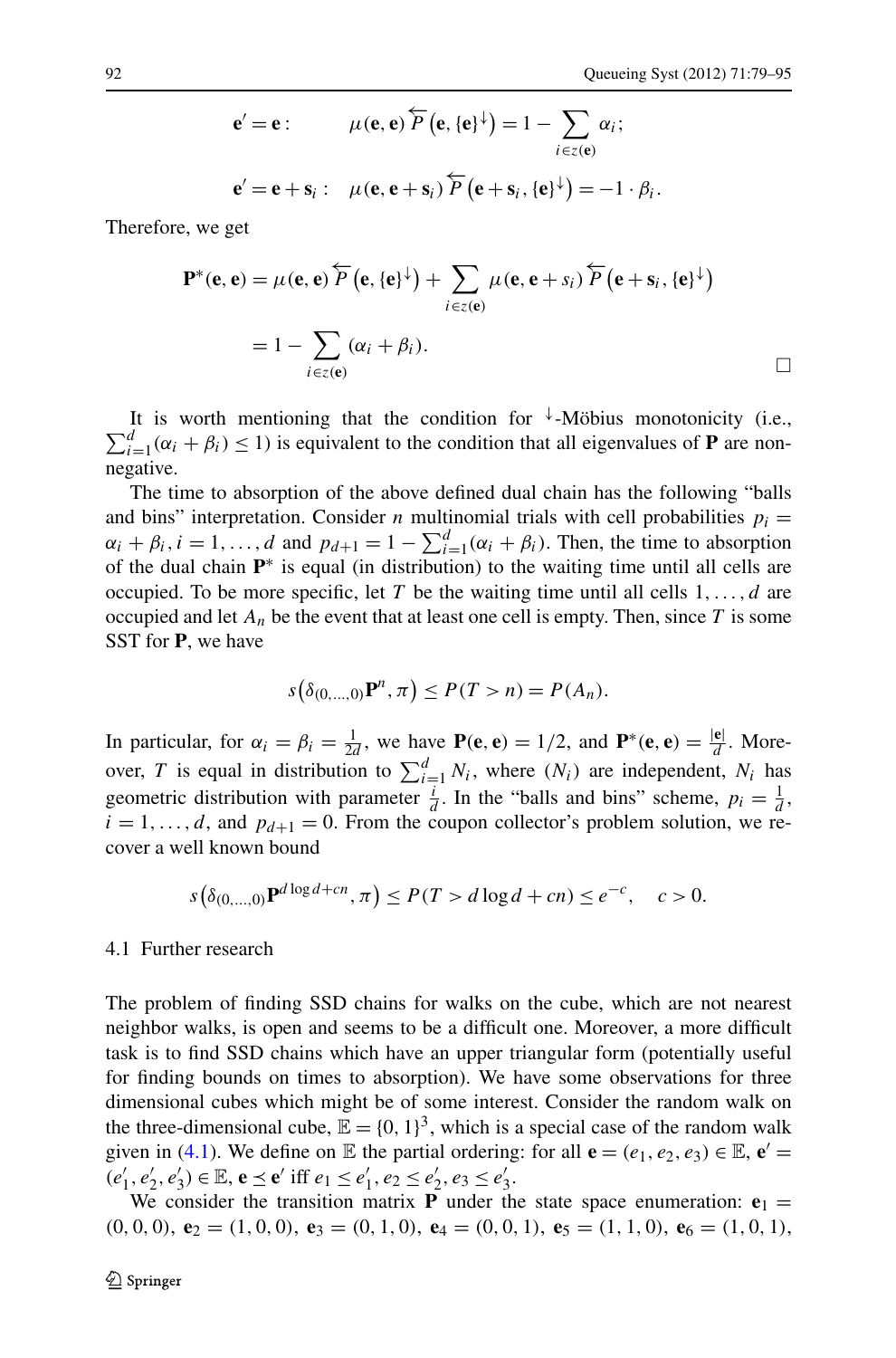|  |  |  |  |  |  |  | ${\bf e}_7 = (0, 1, 1), {\bf e}_8 = (1, 1, 1)$ of the form |  |
|--|--|--|--|--|--|--|------------------------------------------------------------|--|
|--|--|--|--|--|--|--|------------------------------------------------------------|--|

|         | $1-3\alpha$ $\alpha$        | $\alpha$              | $\alpha$              |                                      |                       |                     |                    |
|---------|-----------------------------|-----------------------|-----------------------|--------------------------------------|-----------------------|---------------------|--------------------|
|         | $\beta$ $1-\beta-2\alpha$ 0 |                       |                       | α                                    | $\alpha$              |                     |                    |
| $\beta$ |                             | 0 $1-\beta-2\alpha$ 0 |                       | $\alpha$                             |                       | $\alpha$            |                    |
|         |                             |                       | 0 $1-\beta-2\alpha$ 0 |                                      | $\alpha$              | $\alpha$            |                    |
|         |                             |                       |                       | $\beta$ 0 1 - 2 $\beta$ - $\alpha$ 0 |                       |                     |                    |
|         |                             |                       |                       |                                      | 0 $1-2\beta-\alpha$ 0 |                     | $\alpha$           |
|         |                             |                       |                       |                                      |                       | 0 $1-2\beta-\alpha$ | $\alpha$           |
|         |                             |                       |                       |                                      | $\beta$               |                     | $\beta$ $1-3\beta$ |

with the dual **P**<sup>∗</sup>

<span id="page-14-2"></span>

| $\begin{bmatrix} 1-3\alpha-3\beta & \beta+\alpha & \beta+\alpha & \beta+\alpha & 0 \end{bmatrix}$ |                                                        |                                         |                                                        |                                       |                                     |                                          |                |
|---------------------------------------------------------------------------------------------------|--------------------------------------------------------|-----------------------------------------|--------------------------------------------------------|---------------------------------------|-------------------------------------|------------------------------------------|----------------|
| $\theta$                                                                                          | $1-2\alpha-2\beta$ 0 0 $\beta+\alpha$ $\beta+\alpha$ 0 |                                         |                                                        |                                       |                                     |                                          | $\overline{0}$ |
| $\overline{0}$                                                                                    |                                                        | 0 $1-2\alpha-2\beta$ 0 $\beta+\alpha$ 0 |                                                        |                                       |                                     | $\beta + \alpha$                         | $\overline{0}$ |
| 0                                                                                                 | $\overline{0}$                                         |                                         | 0 $1-2\alpha-2\beta$ 0 $\beta+\alpha$ $\beta+\alpha$ 0 |                                       |                                     |                                          |                |
|                                                                                                   | 0                                                      | $\boldsymbol{0}$                        |                                                        | 0 $1-\beta-\alpha$ 0 0 $\beta+\alpha$ |                                     |                                          |                |
|                                                                                                   |                                                        | $\theta$                                | $\overline{0}$                                         |                                       | 0 $1-\beta-\alpha$ 0 $\beta+\alpha$ |                                          |                |
|                                                                                                   |                                                        |                                         | 0                                                      | $\mathbf{0}$                          |                                     | 0 $1-\beta-\alpha \beta+\alpha$          |                |
|                                                                                                   |                                                        |                                         |                                                        | $\mathbf{0}$                          | $\mathbf{0}$                        | $\begin{array}{ccc} & 0 & 1 \end{array}$ |                |
|                                                                                                   |                                                        |                                         |                                                        |                                       |                                     |                                          | (4.2)          |

One possibility to extend the model to allow up–down jumps not only to neighboring states is to take powers of the nearest neighbor transitions matrix **P**, that is, to look at two step chain. It turns out that the matrix  $\mathbf{P}^2$  is again Möbius monotone, and has a dual with an upper-triangular form if  $\alpha = \beta$ .

<span id="page-14-0"></span>Another way to modify the nearest neighbor walk is to transform some rows of **P** to get distributions bigger in the supermodular ordering. To be more precise, recall that we say that two random elements  $X, Y$  of  $E$  are supermodular stochastically ordered (and write  $X \prec_{sm} Y$  or  $Y \succ_{sm} X$ ) if  $Ef(X) \le Ef(Y)$  for all supermodular functions, i.e., functions such that, for all  $x, y \in \mathbb{E}$ ,

<span id="page-14-1"></span>
$$
f(x \wedge y) + f(x \vee y) \ge f(x) + f(y).
$$

A simple sufficient criterion for  $\prec_{sm}$  order when E is a discrete (countable) lattice is given as follows.

**Lemma 4.1** *Let P*<sup>1</sup> *be a probability measure on a discrete lattice ordered space* E and assume that for not comparable points  $x \neq y \in E$  we have  $P_1(x) \geq \kappa$  and  $P_1(y) \geq \kappa$  *for some*  $\kappa > 0$ . *Define a new probability measure*  $P_2$  *on*  $\mathbb{E}$  *by* 

$$
P_2(x) = P_1(x) - \kappa, \t P_2(x \vee y) = P_1(x \vee y) + \kappa, P_2(y) = P_1(y) - \kappa, \t P_2(x \wedge y) = P_1(x \wedge y) + \kappa, \t (4.3)P_2(z) = P_1(z) \t otherwise.
$$

*Then*  $P_1 \prec_{sm} P_2$ .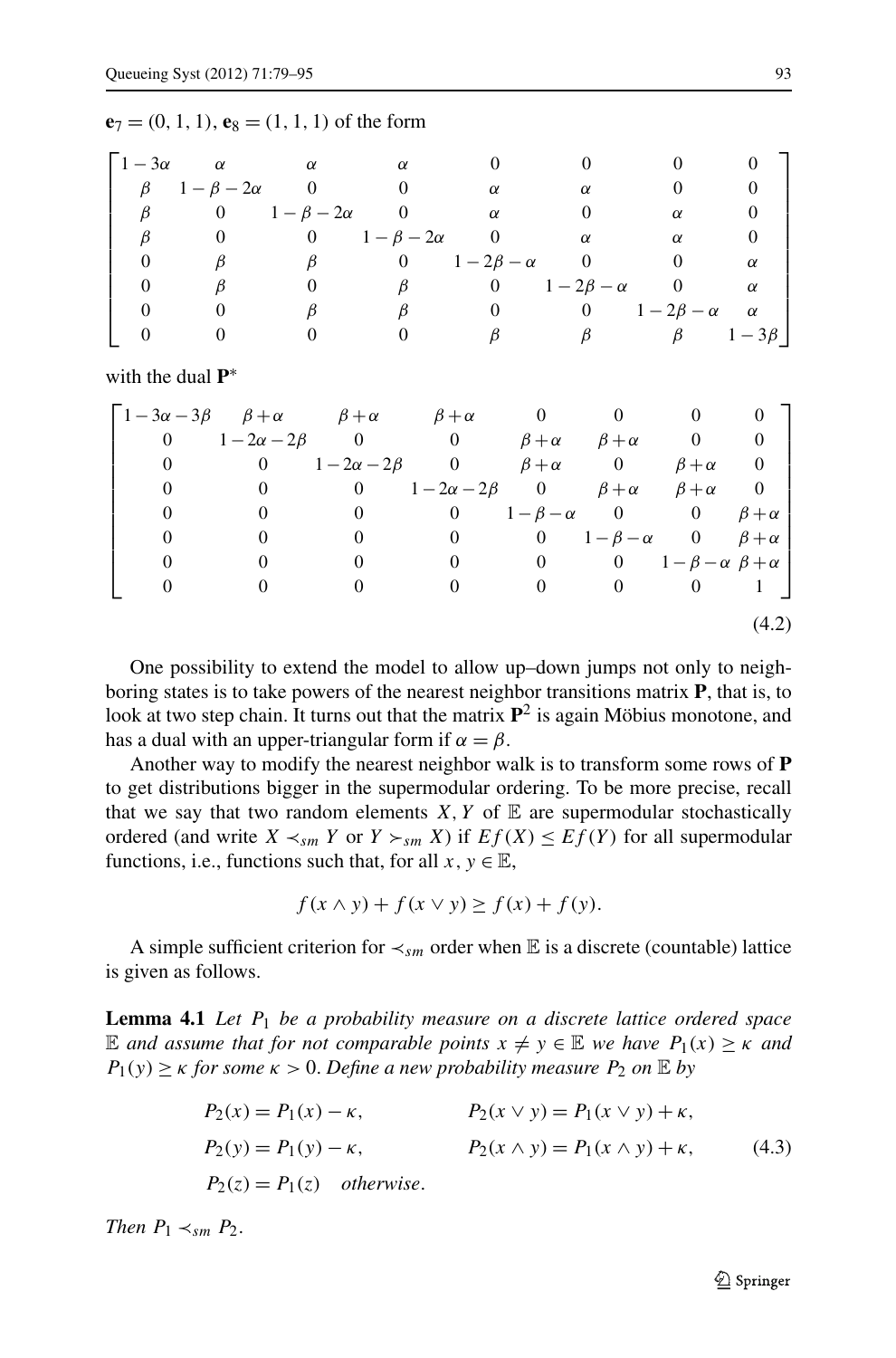If in Lemma [4.1](#page-14-0) the state space  $\mathbb E$  is the set of all subsets of a finite set (i.e., the cube) then the transformation described in  $(4.3)$  $(4.3)$  $(4.3)$  is called as in Li and Xu [[16\]](#page-16-15) a *pairwise*  $g^+$  *transform*, and Lemma [4.1](#page-14-0) specializes then to their Proposition 5.5.

If we modify rows numbered 1, 3, 6, 8 by such a transformation (notice that  $e_1$ ,  $e_3$ ,  $e_6$ ,  $e_8$  lie on a symmetry axis), that is, we consider an up–down walk which allows jumps *not only* to the nearest neighbors, then it can be checked that it is Möbius monotone, and the dual matrix again has an upper-triangular form, for an appropriate selection of  $\alpha$  and  $\kappa$ .

An upper-triangular form of dual matrices gives us the corresponding eigenvalues since they are equal to the diagonal elements. They can be used to find bounds on the speed of convergence to stationarity via

$$
d(\nu \mathbf{P}^n, \pi) \leq s(\nu \mathbf{P}^n, \pi) \leq P(T^* > n).
$$

If  $v = \delta_{e_1}$ ,  $P^*$  has an upper-triangular form, and in addition it has positive values only directly above the diagonal then  $T^* = \sum_{i=1}^{M-1} N_i$ , where  $N_i$  are independent geometric random variables with parameters  $1 - \lambda_i$ ,  $i = 1, ..., M - 1$ , where  $\lambda_1, ..., \lambda_M = 1$ denote the diagonal entries of **P**∗. This case corresponds to a skip-free structure to the right as described for example by Fill [\[12](#page-16-8)]. In other cases, it is possible to bound  $P(T^* > n)$  by  $P(T' > n)$ , where T' is the time to absorption in a reduced chain representing the stochastically maximal passage time from  $e_1$  to  $e_M$ . We will skip details of such a possibility giving, however, an example which illustrates this idea. Consider **P**<sup>\*</sup> given above in ([4.2](#page-14-2)). Analyzing all possible paths from  $e_1$  to  $e_M$ , we see that  $T^*$ is stochastically bounded by  $T'$ , which is the time to absorption in a chain with the following transition matrix

$$
\mathbf{P}' = \begin{bmatrix} 1 - 3(\alpha + \beta) & 3(\alpha + \beta) & 0 & 0 \\ 0 & 1 - 2(\alpha + \beta) & 2(\alpha + \beta) & 0 \\ 0 & 0 & 1 - (\alpha + \beta) & \alpha + \beta \\ 0 & 0 & 0 & 1 \end{bmatrix}.
$$

We have  $T' = \sum_{i=1}^{3} N_i$ , where  $N_i$  are independent geometric random variables with parameters  $i(\alpha + \beta)$ ,  $i = 1, 2, 3$ . The expected time to absorption is  $ET' = \frac{11}{6}(\alpha + \beta)$ , and using Markov inequality we have (for any *c >* 0)

$$
d(\nu \mathbf{P}^n, \pi) \le s(\nu \mathbf{P}^n, \pi) \le P(T^* > n) \le P(T' > n) \le \frac{ET}{n} = \frac{1}{c}
$$

for  $n = c \cdot \frac{11}{6} (\alpha + \beta)$ .

There are several other examples of chains which are Möbius monotone on some other state spaces. We shall study this topic in a subsequent paper.

**Acknowledgements** Work supported by NCN Research Grant UMO-2011/01/B/ST1/01305 (first author) and by MNiSW Research Grant N N201 394137 (second author).

**Open Access** This article is distributed under the terms of the Creative Commons Attribution License which permits any use, distribution, and reproduction in any medium, provided the original author(s) and the source are credited.